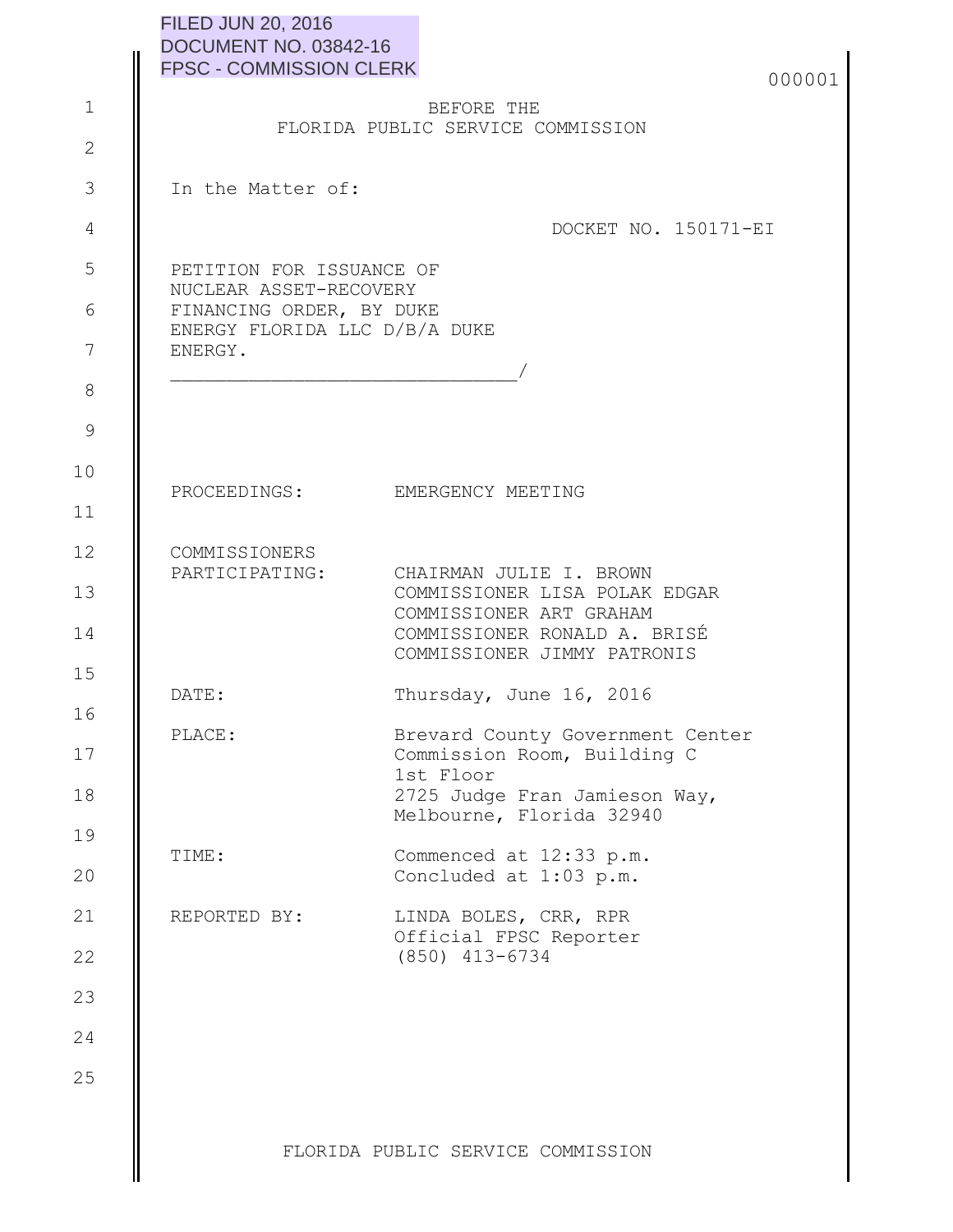APPEARANCES:

1

2

3

4

5

6

7

8

9

10

11

12

13

14

15

16

17

18

19

DIANNE M. TRIPLETT, ESQUIRE, and JAVIER PORTUONDO, 299 First Avenue North, St. Petersburg, Florida 33701, appearing on behalf of Duke Energy Florida, Inc.

J.R. KELLY, PUBLIC COUNSEL, and CHARLES REHWINKEL, DEPUTY PUBLIC COUNSEL, Office of Public Counsel, c/o the Florida Legislature, 111 W. Madison Street, Room 812, Tallahassee, Florida 32399-1400, appearing on behalf of the Citizens of the State of Florida.

ROBERT SCHEFFEL WRIGHT, ESQUIRE, Gardner Law Firm, 1300 Thomaswood Drive, Tallahassee, Florida 32308, appearing on behalf Florida Retail Federation.

SUZANNE BROWNLESS and ROSANNE GERVASI, ESQUIRES, FPSC General Counsel's Office, and ANDREW MAUREY, 2540 Shumard Oak Boulevard, Tallahassee, Florida 32399-0850, appearing on behalf of the Florida Public Service Commission.

 MARY ANNE HELTON, ESQUIRE, FPSC General Counsel's Office, 2540 Shumard Oak Boulevard, Tallahassee, Florida 32399-0850, appearing as advisor to the Florida Public Service Commission. 20 21 22 23

25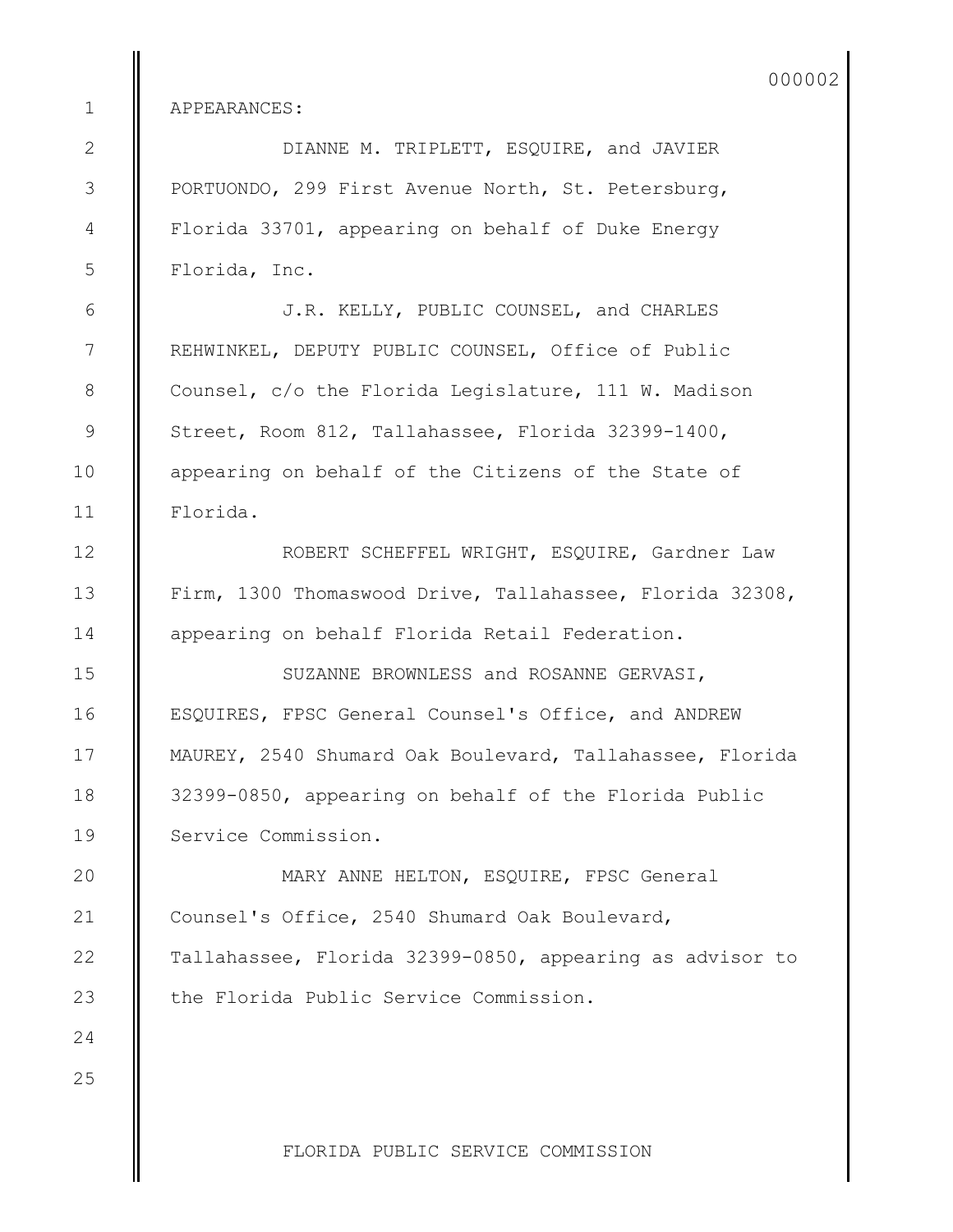|                  |                                   | 000003 |
|------------------|-----------------------------------|--------|
| $\,1$            | ALSO APPEARING:                   |        |
| $\mathbf{2}$     | JOSEPH FICHERA, SABER PARTNERS    |        |
| $\overline{3}$   | DEAN CRIDDLE, ORRICK HERRINGTON   |        |
| $\overline{4}$   |                                   |        |
| $\mathsf S$      |                                   |        |
| $\epsilon$       |                                   |        |
| $\boldsymbol{7}$ |                                   |        |
| $\,8\,$          |                                   |        |
| $\mathcal{G}$    |                                   |        |
| $10$             |                                   |        |
| $11$             |                                   |        |
| $12\,$           |                                   |        |
| $13\,$           |                                   |        |
| 14               |                                   |        |
| 15               |                                   |        |
| 16               |                                   |        |
| $17\,$           |                                   |        |
| $18\,$           |                                   |        |
| 19               |                                   |        |
| $20$             |                                   |        |
| $21\,$           |                                   |        |
| 22               |                                   |        |
| 23               |                                   |        |
| 24               |                                   |        |
| 25               |                                   |        |
|                  | FLORIDA PUBLIC SERVICE COMMISSION |        |
|                  |                                   |        |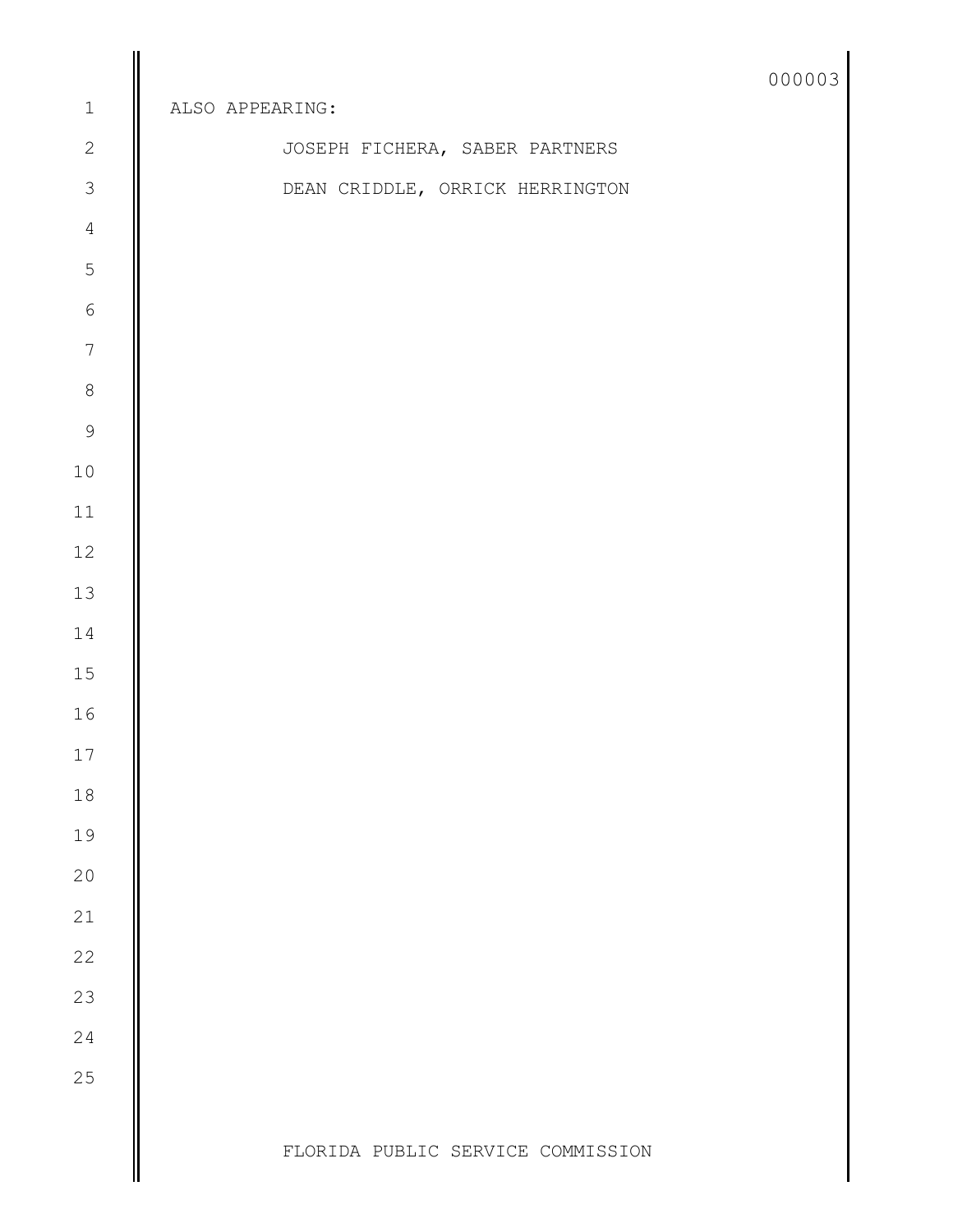## P R O C E E D I N G S

1

2

3

4

5

6

7

8

9

10

11

12

13

14

15

16

17

18

19

20

21

22

23

24

25

**CHAIRMAN BROWN:** Okay. Good morning and thank you for joining us here today. This meeting is called to order for the petition for issuance of the nuclear asset-recovery financing order by Duke Energy. And at this time I'd like to have staff read the notice.

**MS. BROWNLESS:** Thank you. By notice dated June 14th, 2016, this time and place has been set for an emergency meeting in Docket No. 150171-EI, petition for issuance of nuclear asset-recovery financing order by Duke Energy Florida, LLC.

**CHAIRMAN BROWN:** Thank you. And as I stated just a second ago, there are people on the phone. I will be taking appearances, so when we go to you, please -- if you're on the phone, please note that you are appearing. We'll take appearances starting with Duke Energy. And I believe the microphone is working right there, Ms. Triplett.

**MS. TRIPLETT:** Thank you. Good morning, Madam Chairman, Commissioners. Dianne Triplett on behalf of Duke Energy Florida.

**CHAIRMAN BROWN:** Thank you. We'll go with Office of Public Counsel at this time.

**MR. REHWINKEL:** Charles Rehwinkel with the Office of Public Counsel.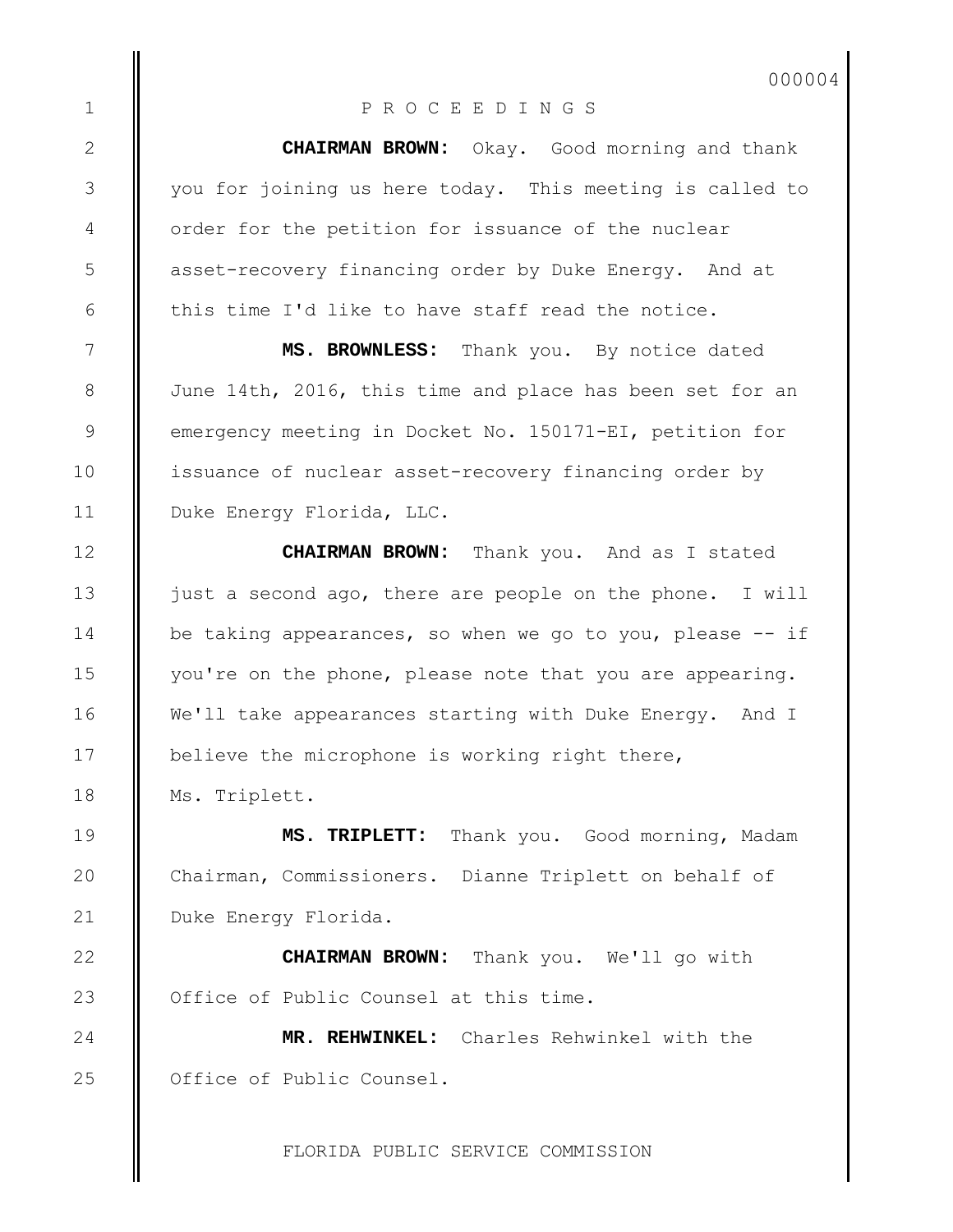## FLORIDA PUBLIC SERVICE COMMISSION **CHAIRMAN BROWN:** Thank you. And you also have J.R. Kelly here today. **MR. REHWINKEL:** Yes, we do. **CHAIRMAN BROWN:** Got to mention him. (Laughter.) Retail Federation. **MR. WRIGHT:** Schef Wright on behalf of the Florida Retail Federation. Thank you. **CHAIRMAN BROWN:** Thank you. PSC staff. **MS. GERVASI:** Good morning. This is Rosanne Gervasi appearing on behalf of Commission staff. **MS. BROWNLESS:** Suzanne Brownless, Commission -- **MS. HELTON:** Mary Anne Helton is also here with Rosanne Gervasi on behalf of the Commission. **CHAIRMAN BROWN:** Did you -- I didn't understand that. **COMMISSIONER BRISÉ:** It's Mary Anne. **COMMISSIONER EDGAR:** Mary Anne. **CHAIRMAN BROWN:** Mary Anne. Thank you. And go ahead. **MS. BROWNLESS:** Suzanne Brownless on behalf of Commission staff. **CHAIRMAN BROWN:** Thank you. 1 2 3 4 5 6 7 8 9 10 11 12 13 14 15 16 17 18 19 20 21 22 23 24 25 000005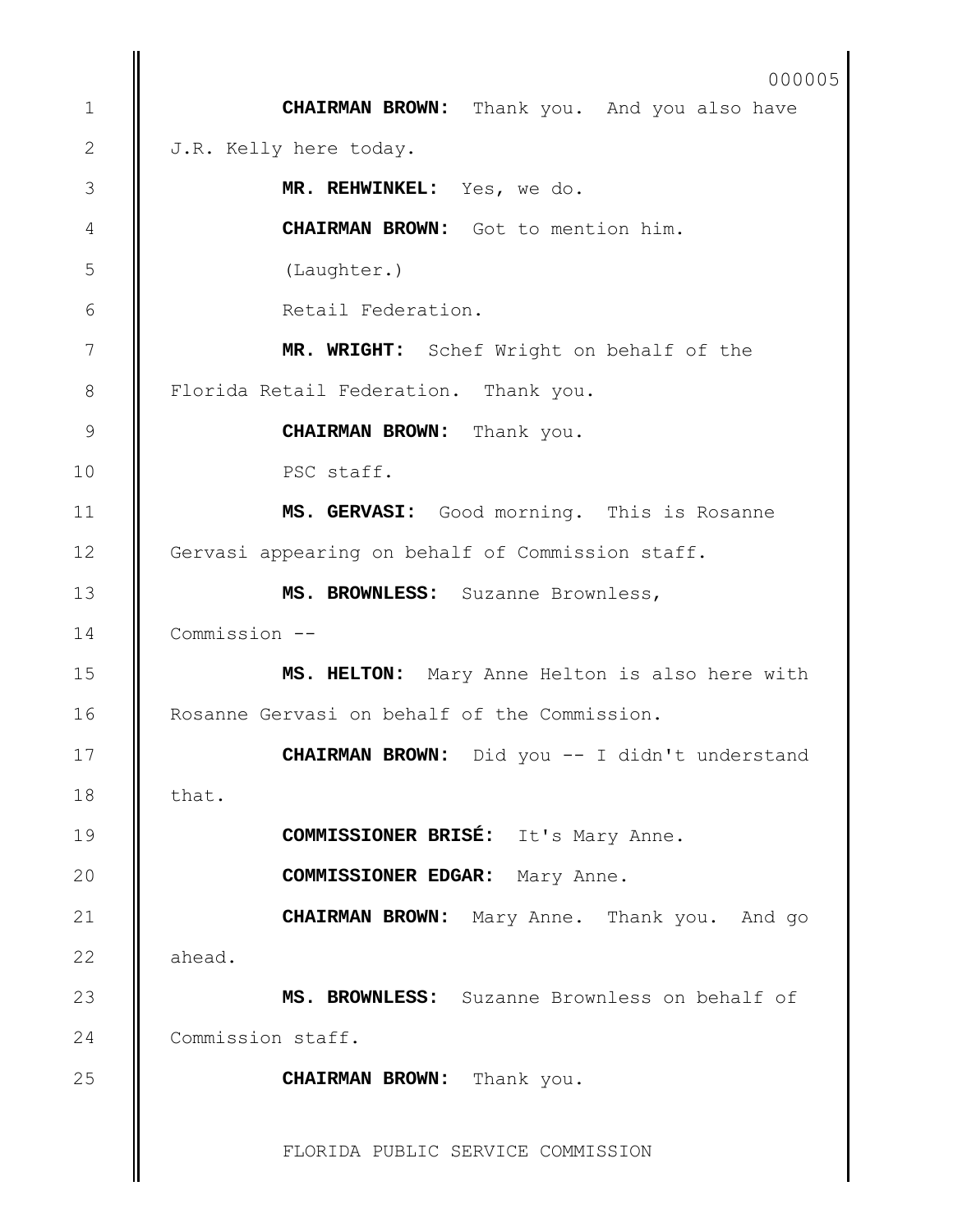My understanding also is that we have Dean Criddle on the phone. Is that correct? Dean Criddle, are you on the phone? (No response.) And Joe Fichera. **MR. FICHERA:** Joseph Fichera from Saber is here, yes. **CHAIRMAN BROWN:** Okay. Thank you. Is there anybody else on the phone? **MS. GERVASI:** Madam Chairman, Dean Criddle should be appearing momentarily. We'll call him and make sure he'll be calling in. **CHAIRMAN BROWN:** Thank you. We will proceed, though, to opening statements and Mr. Maurey. **MR. MAUREY:** Madam Chairman, Commissioners, thank you. Andrew Maurey on behalf of Commission staff. **CHAIRMAN BROWN:** Andrew, could you please push that closer and make sure it's on? **MR. MAUREY:** How about this? **CHAIRMAN BROWN:** Not that we can't hear you right here. **SPEAKER:** I have Dean Criddle on the line now. **CHAIRMAN BROWN:** Thank you. Could you guys please mute it while we hear opening statements by the parties? 1 2 3 4 5 6 7 8 9 10 11 12 13 14 15 16 17 18 19 20 21 22 23 24 25 000006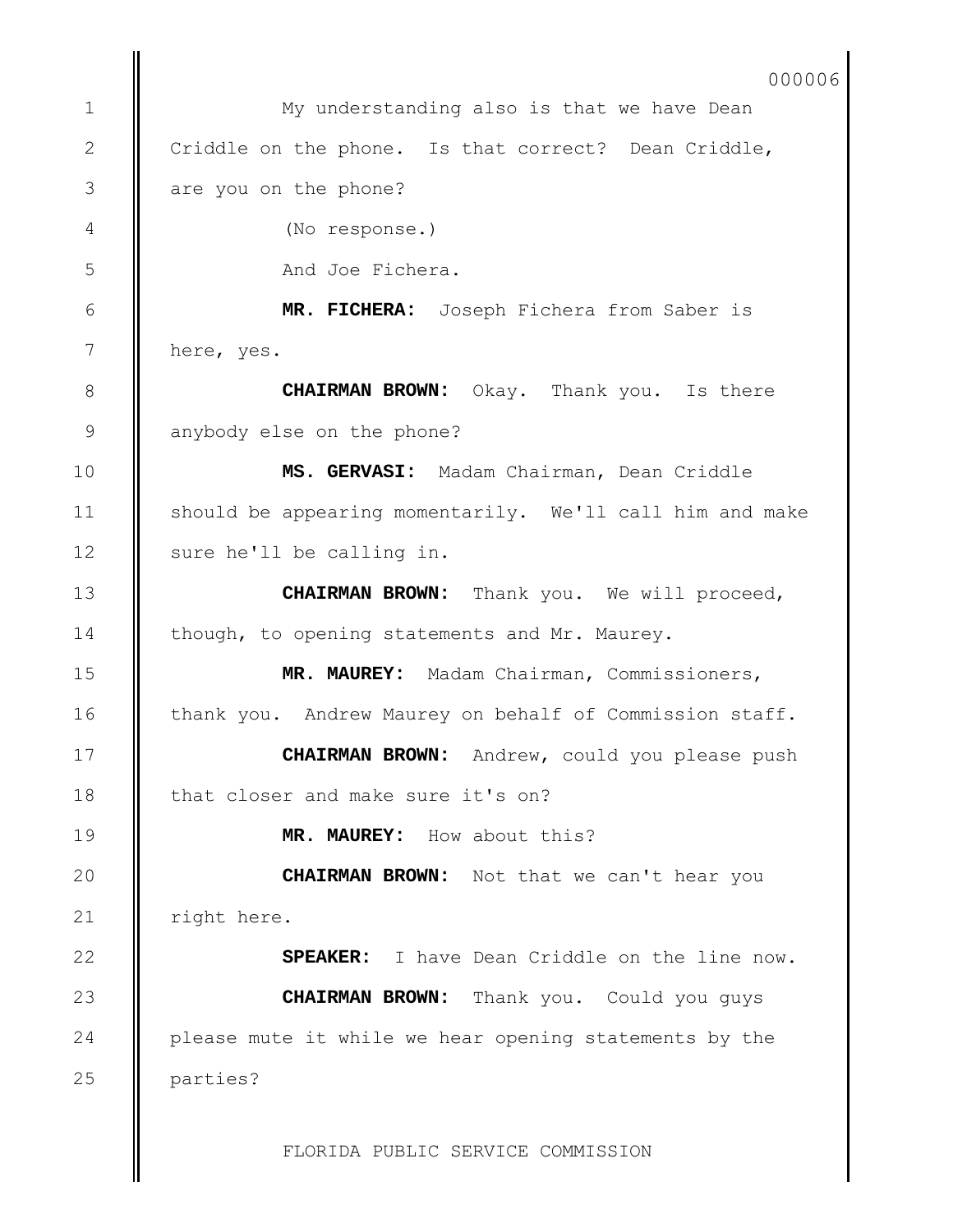2

3

4

5

6

7

8

9

10

11

12

13

14

15

16

17

18

19

20

21

22

23

24

25

You may proceed.

**MR. MAUREY:** Thank you. Pursuant to the financing order issued in this docket, the Commission has had an opportunity to consider whether the structuring, marketing, and pricing of the nuclear asset-recovery bonds would result in statutory cost objectives, the lowest nuclear asset-recovery charges consistent with market conditions at the time of pricing, terms and conditions of the financing order and other applicable law, and the greatest possible customer protections.

If the Commission does not issue a stop order, the Commission, without the need for further action and pursuant to the authority under the financing order, shall have determined that the requirements of Section 366.95*, Florida Statutes*, and the financing order have been satisfied.

This meeting is optional. It will -- the deal will go forward if we don't do anything, but we wanted to have this opportunity to explain the work that went into making this superior result possible. And with - we have -- are in receipt of the opinion letter from the financial advisor. I'd like to make a couple of statements with respect to that.

> **CHAIRMAN BROWN:** Please go ahead. **MR. MAUREY:** Saber Partners is of the opinion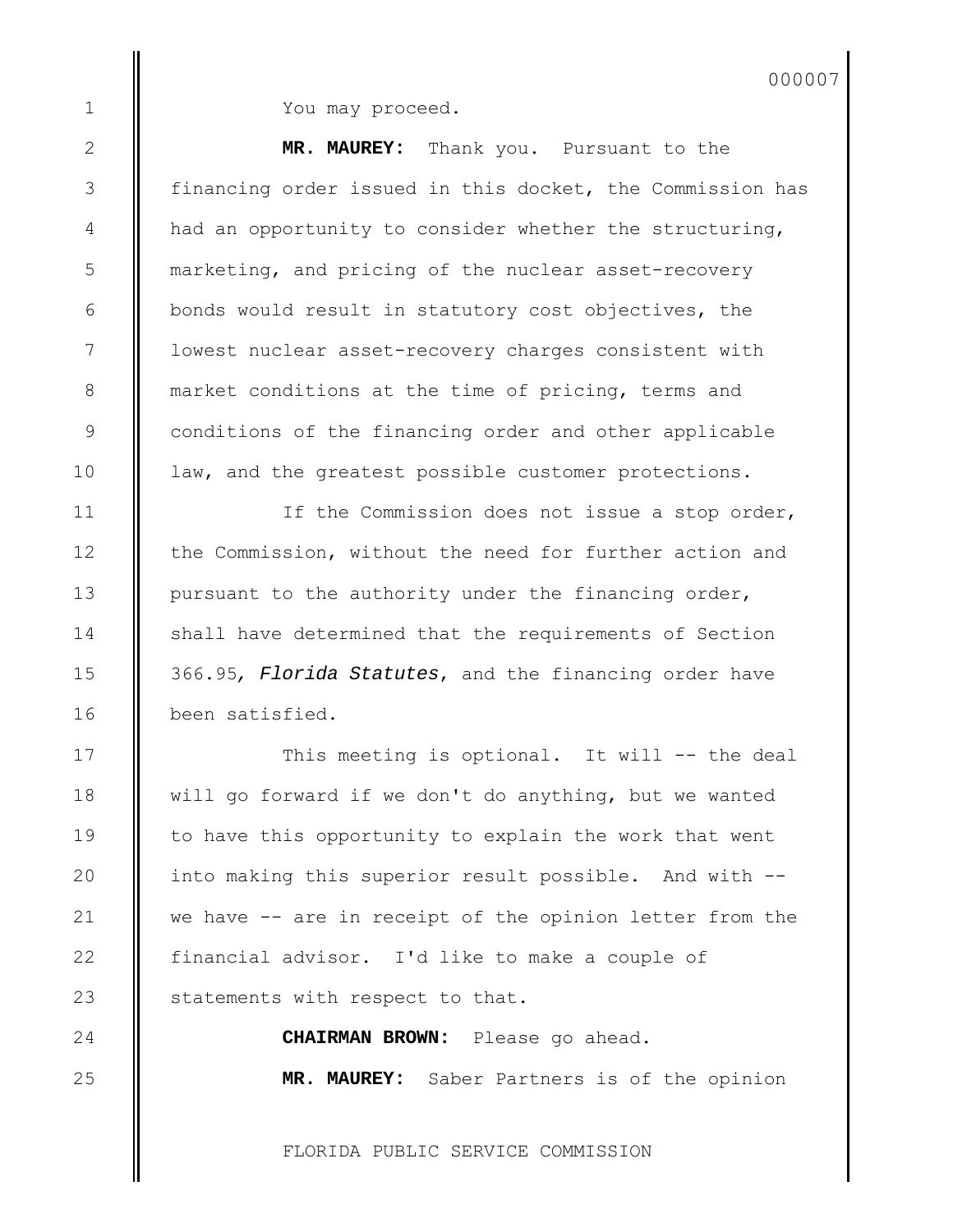that the proposed structuring, pricing, and financing cost of the bonds have a significant likelihood of resulting in lower overall cost or would avoid or significantly mitigate rate impacts to customers as compared to the traditional method of financing and recovering nuclear asset-recovery costs.

Saber Partners also is of the opinion that on a reasonably comparable basis, the actual cost of the nuclear asset-recovery issuance will result in the lowest overall costs that were reasonably consistent with market conditions at the June 15th, 2016, pricing of the bonds and the terms of the financing order.

In addition, Saber Partners is of the opinion that the transaction has achieved the greatest possible customer protections reasonably consistent with the terms of the financing act, the financing order, and other applicable law.

Finally, Saber Partners is not aware of any action or inaction which Saber Partners believes might have caused the transaction not to achieve the statutory cost objectives, the lowest nuclear asset-recovery charges, and/or the greatest possible customer protections. In summary, Saber Partners does not recommend that the Commission issue a stop order.

With your indulgence, I would like to go

FLORIDA PUBLIC SERVICE COMMISSION

25

1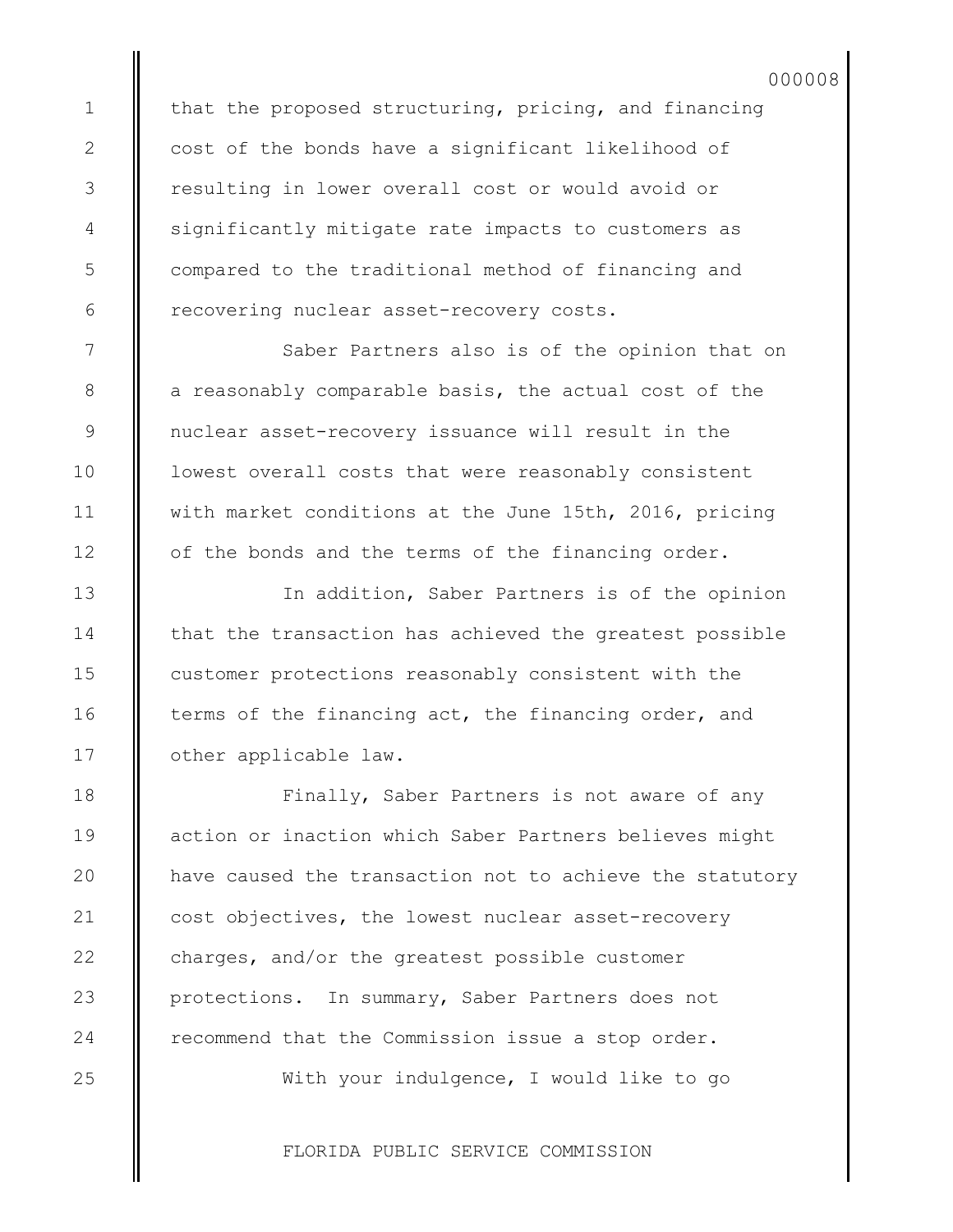through a few slides that we've distributed prior to the meeting.

1

2

3

4

5

6

7

8

9

10

11

12

13

14

15

16

17

18

19

 $20$ 

21

22

23

24

25

**CHAIRMAN BROWN:** Thank you. I think now is the appropriate time.

**MR. MAUREY:** All right. Thank you. Just go over some of the details of this transaction that resulted in significant savings to Duke Energy Florida's customers.

On the first slide we talk about the total financing cost of 2.72 percent. This is the lowest cost in the history of investor-owned utility rate reduction bonds. Now these bonds have maturities that went out. Well, let me give you context. In the settlement that allowed for the recovery of this regulatory asset, it was contemplated that these charges would be recovered over a period of 20 years through base rates. Through this securitization, we were able to be true to the 20-year recovery period but significantly lowered that cost to customers.

The investors that bought these bonds, they bought -- did so at interest rates that were in line with U.S. agency securities such as Tennessee Valley Authority, Fannie Mae, Federal Home Loan Board, and some of the largest, highest-rated global corporations such as Johnson & Johnson and Exxon.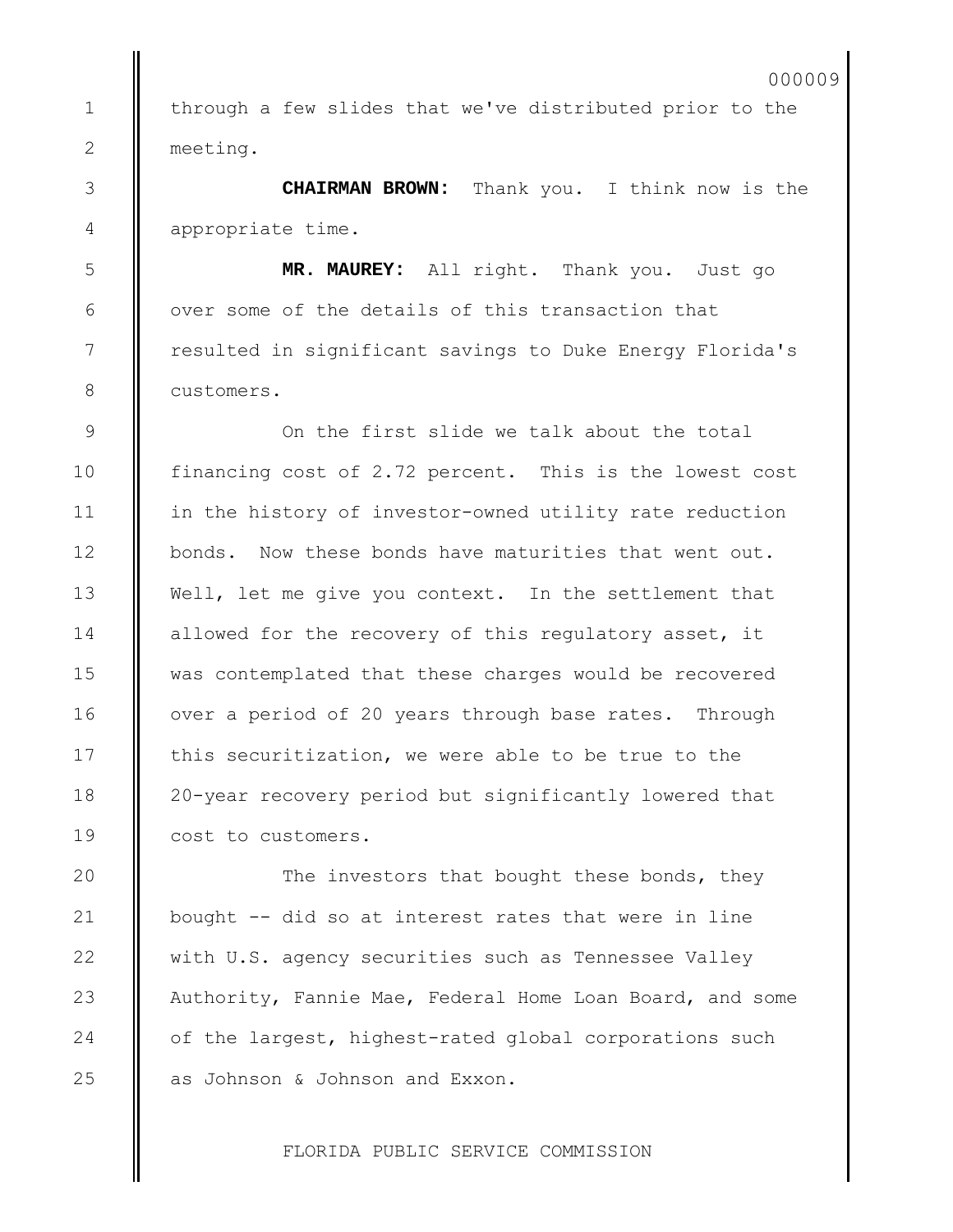The transaction was benefited from an extensive investor education effort, which included contact both physically and over the phone with over 110 investors to build demand for this bond. This effort involved Saber Partners, Commission staff, Duke Energy Florida, and the underwriters that were brought in.

The next slide shows a graphic presentation of how this deal compared to other deals in this space. It looked at all other ratepayer -- rate reduction bonds that were issued between 2010 and 2015. And you can see the higher line represents how those priced at the various maturities relative to government agencies, and the lower dotted line shows where the DEF bonds priced. And I want to draw your attention really to the two squares at the far right. You'll see that there are no other dots out there for the other deals. That represents the challenge that we faced in selling bonds at the 15- and 18-year maturities to be true to the terms of the settlement but build demand for those bonds where others have not sold them in the past or at least in the last five years.

The next slide, we wanted to highlight the 18-year maturity specifically because as -- when you look at this, this is a comparison of how the DEF

FLORIDA PUBLIC SERVICE COMMISSION

1

2

3

4

5

6

7

8

9

10

11

12

13

14

15

16

17

18

19

20

21

22

23

24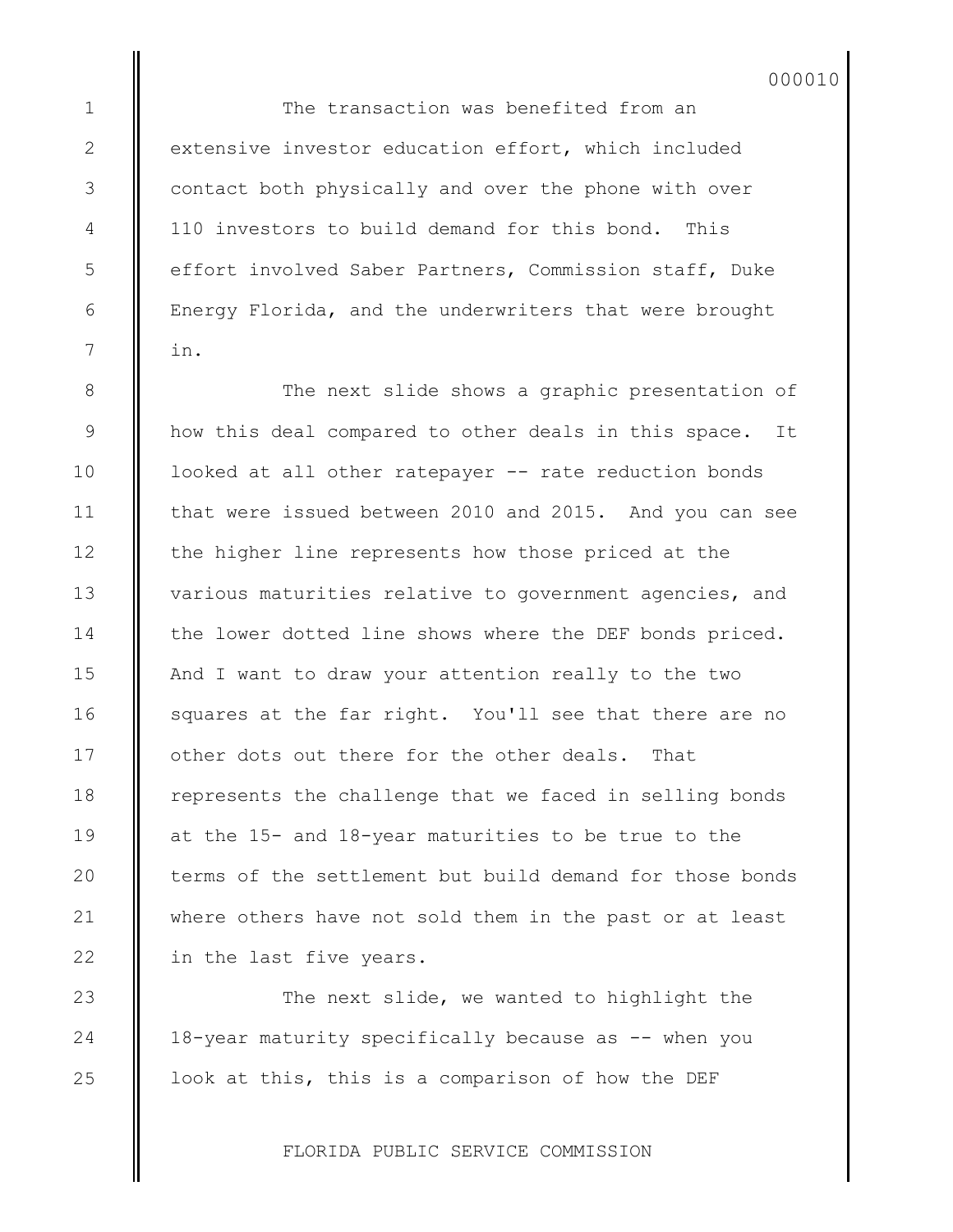project finance bonds priced relative to comparable issues of these other names I mentioned. We priced right on top of Tennessee Valley Authority. Tennessee Valley Authority sells billions of debt. They're a well-known issuer. DEF project finance didn't exist more than six months ago. So we -- this was almost akin to an initial public offering. We were able to do so with the collaborative effort of Duke Energy Florida, Saber Partners, staff, and the other outside counsels that came together to make this successful. But this is a strong signal that those efforts were successful.

And then finally I have two final pages. This transaction was made possible due to a special legislation that was enacted in 2015. When that legislative process was ongoing, an illustrative example was presented. And this page, page 4, is that example where it was estimated that at that time the charge would have been, through base rates, approximately \$5.33 per thousand kWh. And if we did enter securitization, we would have had a charge of approximately \$2.91, resulting in nominal savings of a little over 800 million and net present value savings of a little over 600 million. Those were the expectations.

But on the last slide, when we got into the issuance, we were able to motivate the underwriters to

FLORIDA PUBLIC SERVICE COMMISSION

1

2

3

4

5

6

7

8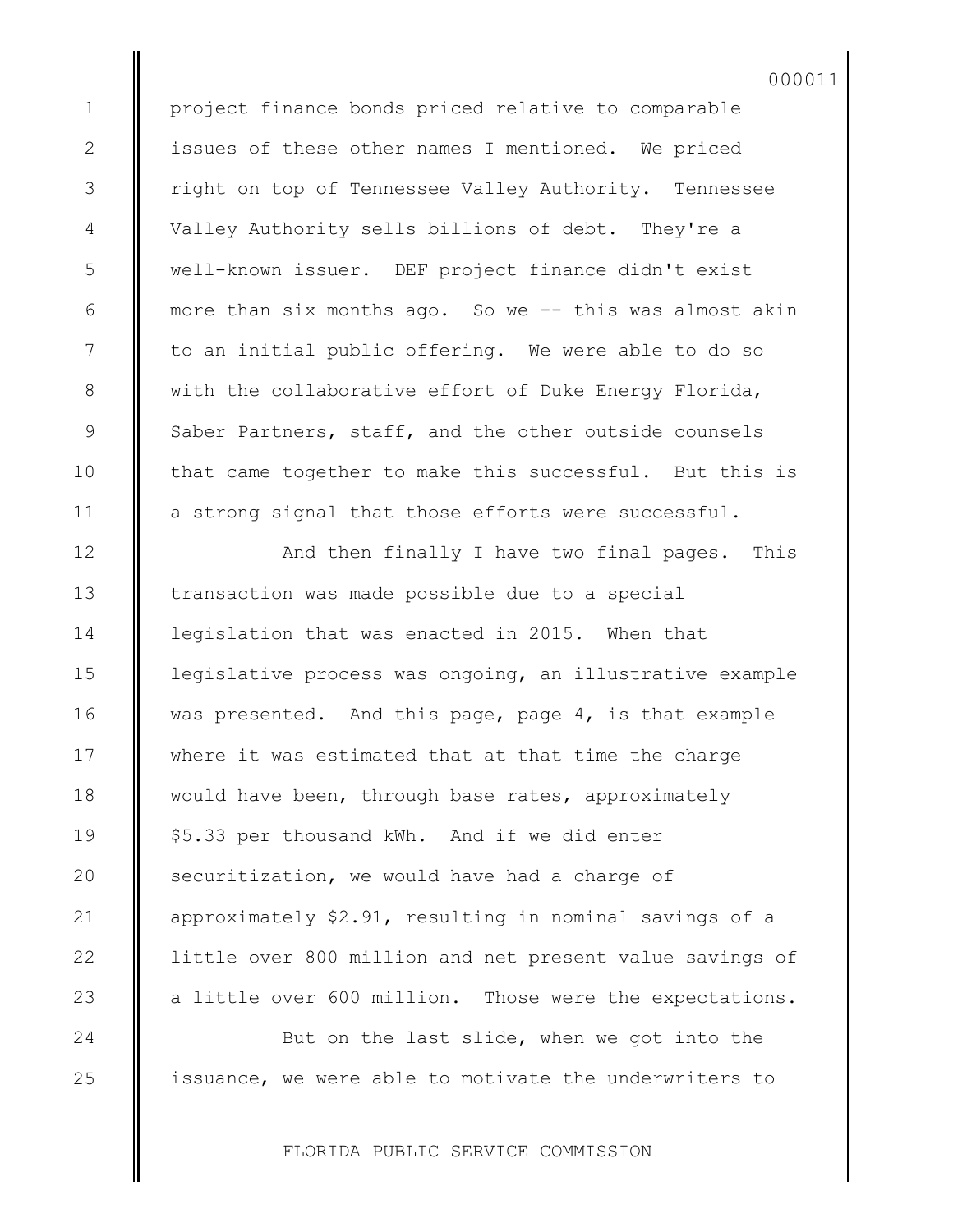challenge those spreads, to tighten the interest rates, and we ended up resulting in a charge of \$2.84 per thousand kWh, which resulted in comparable nominal savings but higher net present value savings, net present value savings of 684 million directly to the benefit of customers.

1

2

3

4

5

6

7

8

9

10

11

12

13

14

15

16

17

18

19

20

21

22

23

24

25

So this was a, as I say, a very successful effort. A lot of people were involved. And it -- we would have not had this result, though, without the tireless efforts of our financial consultants, Saber Partners and Joe Fichera in particular, and our outside counsel, Dean Criddle of Orrick Herrington. And I want to thank them for their involvement on behalf of this transaction. I'm available for any questions.

**CHAIRMAN BROWN:** Thank you, Mr. Maurey. And just to close up your summary, your recommendation would be  $--$ 

**MR. MAUREY:** Oh, my recommendation is that you do not issue a stop order. Thank you.

**CHAIRMAN BROWN:** Thank you. That was just for the record.

And before we get to the parties to give them an opportunity to speak, I do want to  $-$  I mean, it goes without saying -- to thank staff, the entire Bond Team, Duke Energy, Saber Partners. Commissioner Graham has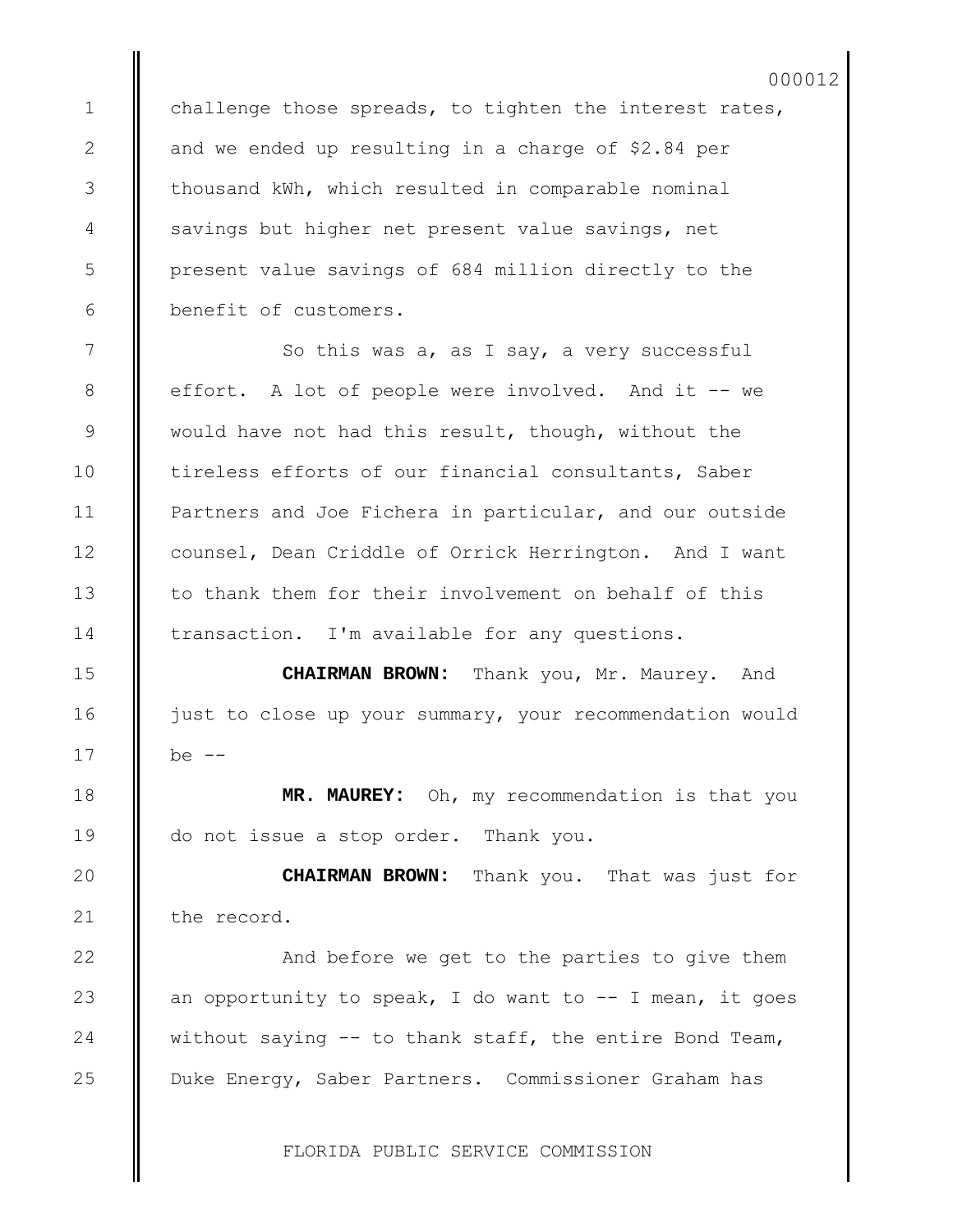been involved in this too on behalf of the Commission. And I will tell you, you guys have just worked so diligently, especially the fact that we had this emergency meeting, which we really -- it was not necessary to do, and we appreciate you bringing it forth for our consideration. I think, even with a bad stock market this past week, your fine marketing efforts have really produced just an incredible result.

So with that, I'd like to kick this off and give Duke an opportunity to make some statements.

**MR. MAUREY:** Thank you.

1

2

3

4

5

6

7

8

9

10

11

12

13

14

15

16

17

18

19

 $20$ 

21

22

23

24

25

**CHAIRMAN BROWN:** Thank you, Mr. Maurey.

**MS. TRIPLETT:** It's so weird to be standing. Thank you again. I'll be very brief. As you heard, this transaction is great. It will save our customers significant money. And before I start, let me say my recommendation too is that you not issue a stop order today.

This fantastic outcome is no accident. As you pointed out, it is the culmination of months of hard work. And I actually went and looked at my calendar, and the first bond meeting was at the end of October, and I don't even think the financing order had been issued. So everyone hit the ground running. There were several weeks where we had multiple meetings, lots of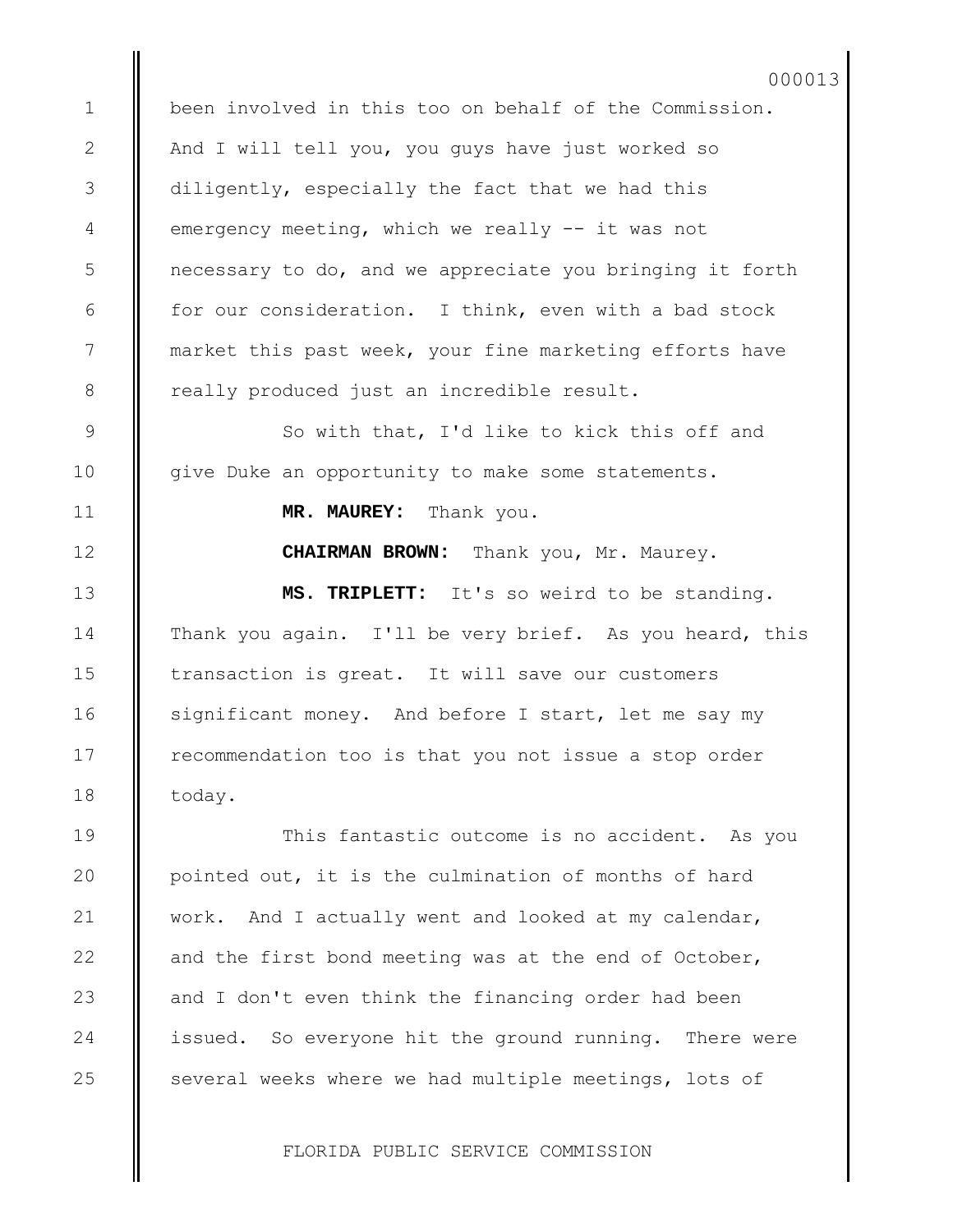emails, lots of review of documents, and I just wanted to highlight just a few of the things. We included this in our issuance advice letter that was filed today and circulated to the parties yesterday, but I think it's important to note some of the good work that was done.

We ensured that the registration statement contained proper disclosures to communicate the really superior credit features of these bonds. We hired a diverse group of underwriters, including underwriters with international and mid-tier expertise and those with diverse ownership in order to attract a wide variety of investors, and also potentially investors that may not have bought these bonds or these types of bonds before.

We attended in-person and telephonic premarketing investor meetings throughout 2016, in addition to four road show cities and multiple other meetings that happened after the marketing, you know, went live, so to speak. We developed and implemented a marketing plan designed to encourage each of the underwriters to aggressively market the bonds to a broad base of prospective investors, and we also adapted the bond offering to market conditions and investor demand at the time of pricing. It was -- it's been an exciting last few weeks. I've certainly learned a lot. But it was a great iterative process and, again, it resulted in

FLORIDA PUBLIC SERVICE COMMISSION

25

1

2

3

4

5

6

7

8

9

10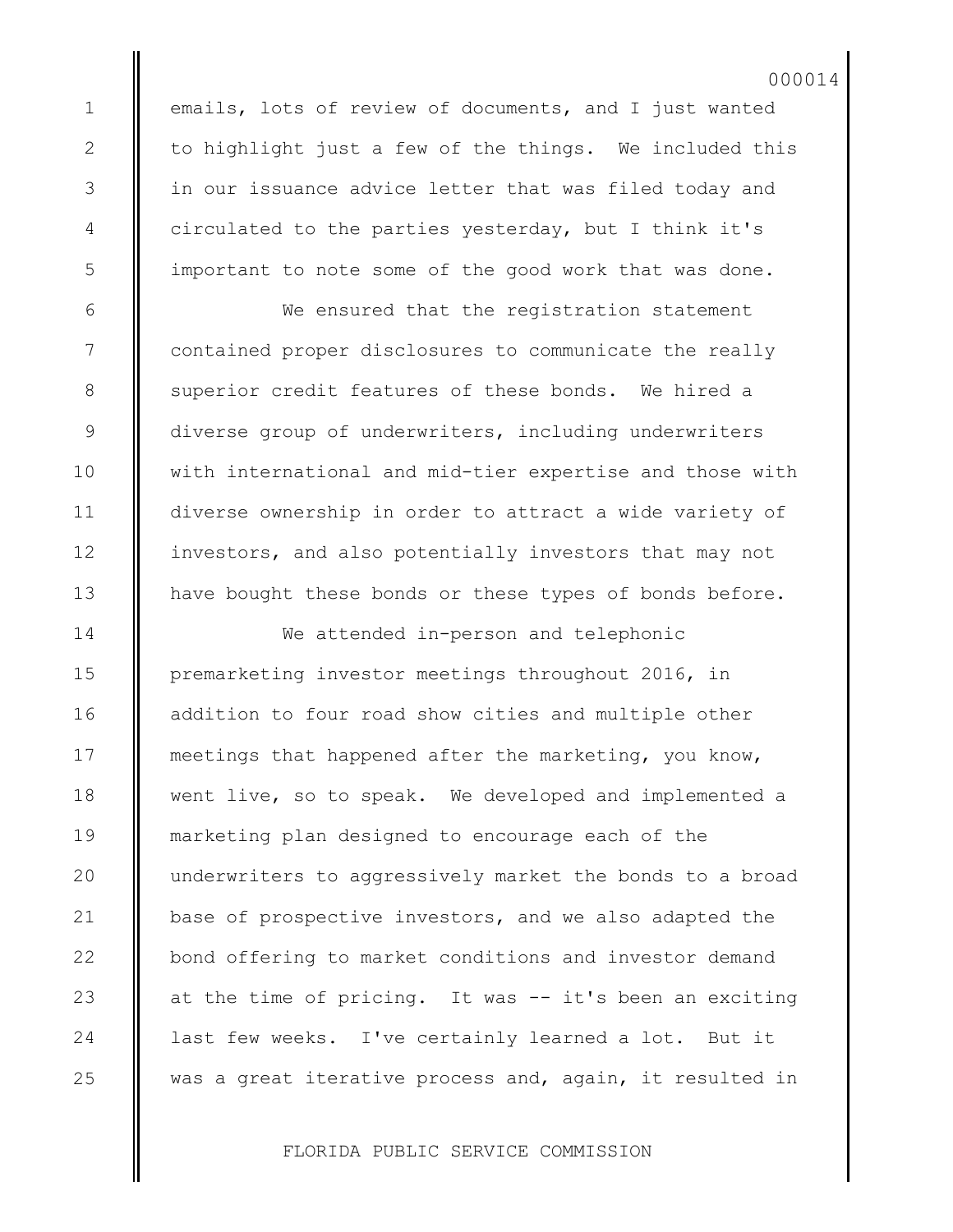this great transaction and this great result. And, accordingly, the company also certifies that the statutory cost objectives set forth in the financing order have been satisfied, and that also was included in the issuance advice letter that was filed today.

And as Mr. Maurey noted, we reviewed the opinion letter from Saber Partners, and it does not contain any qualifications with respect to the opinions that he was giving and compliance with the financing order. So, again, all signs point to no stop order.

And I would be remiss if I did not thank your staff, particularly Mr. Maurey, Mark Cicchetti, and Rosanne Gervasi. They were in the trenches with us - lots of late night phone calls, late emails -- really to get a fantastic result. And also the signatories to our settlement agreement: Mr. Rehwinkel, Mr. Wright, who are both here today; Mr. Brew and Mr. Moyle, who could not be here. But we ran into some things and it really took -- they stepped up very quickly to address them and really maintained the good value of the settlement.

So I'm available to answer any questions, and I have Mr. Portuondo in case you want to ask about numbers. And thank you very much.

**CHAIRMAN BROWN:** Thank you, Ms. Triplett. And we'll go for Mr. Rehwinkel at this time.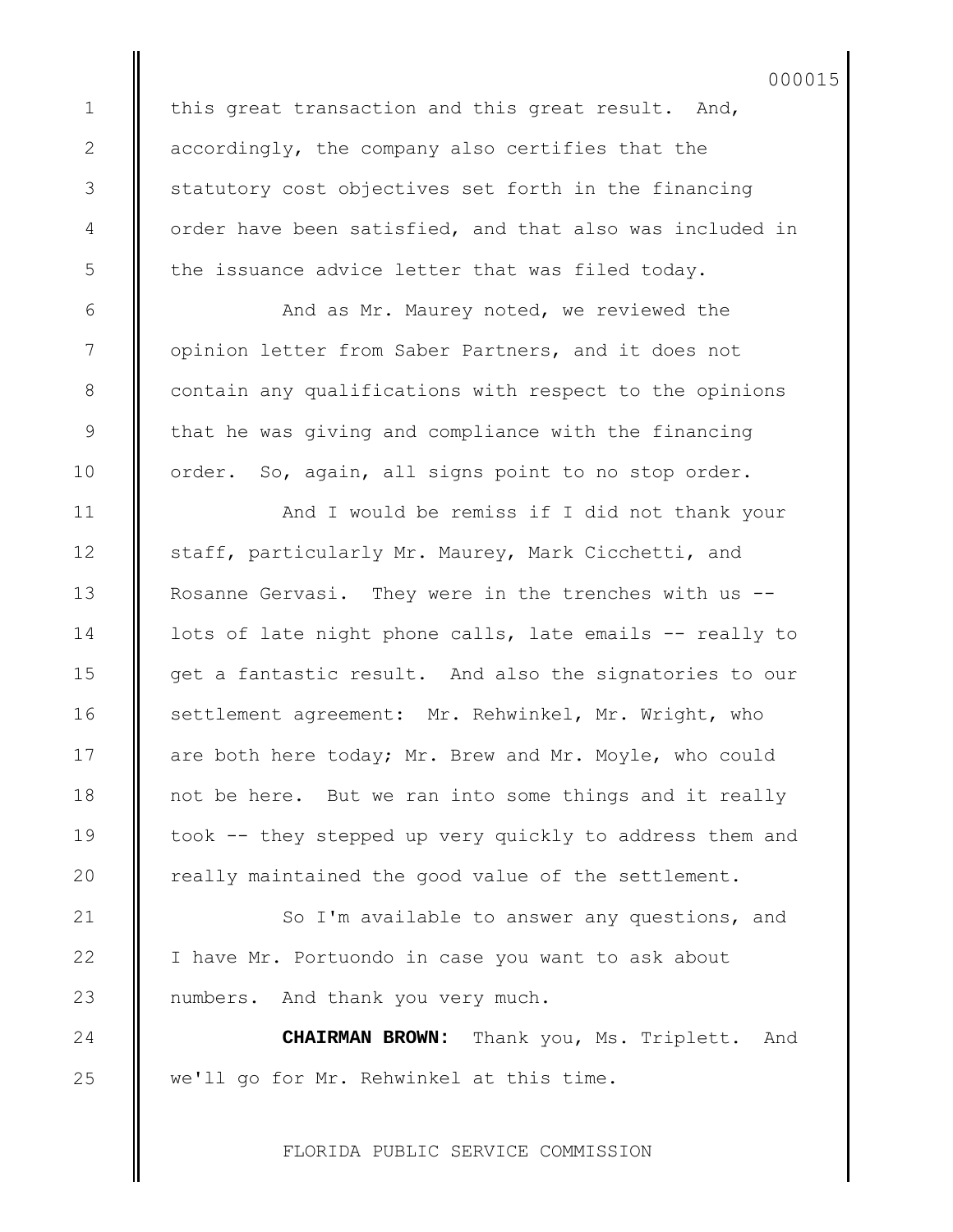**MR. REHWINKEL:** Thank you, Commissioners. Charles Rehwinkel, Deputy Public Counsel. And on behalf of J. R. Kelly, the Public Counsel, who is here at his second meeting today, I would like to thank you for the opportunity to address you on this matter on behalf of all of Duke's customers.

My remarks today are premised on the notion that the reasons for the retirement of the CR3 plant were put to rest in 2013 when the Commission approved the global settlement that resulted in over \$2 billion of benefits to the ratepayers. Today we are here instead to consider the net present value of \$684 million in additional benefits that result from the financing of the remaining cost of the retired nuclear plant with the nuclear asset-recovery bonds.

The Public Counsel supports the proposal contained in the issuance advice letter filed by Duke and in the opinion letter filed by your advisor, Saber Partners. No action is needed. We -- Mr. Kelly, myself -- have been observers at almost all of the Bond Team meetings and were allowed unparalleled visibility into the pricing of the bonds as an observer on the crucial calls in the last two weeks of this transaction, all the way up to yesterday at 2:00 p.m. when the bonds were finally priced. We have also reviewed thousands of

FLORIDA PUBLIC SERVICE COMMISSION

25

1

2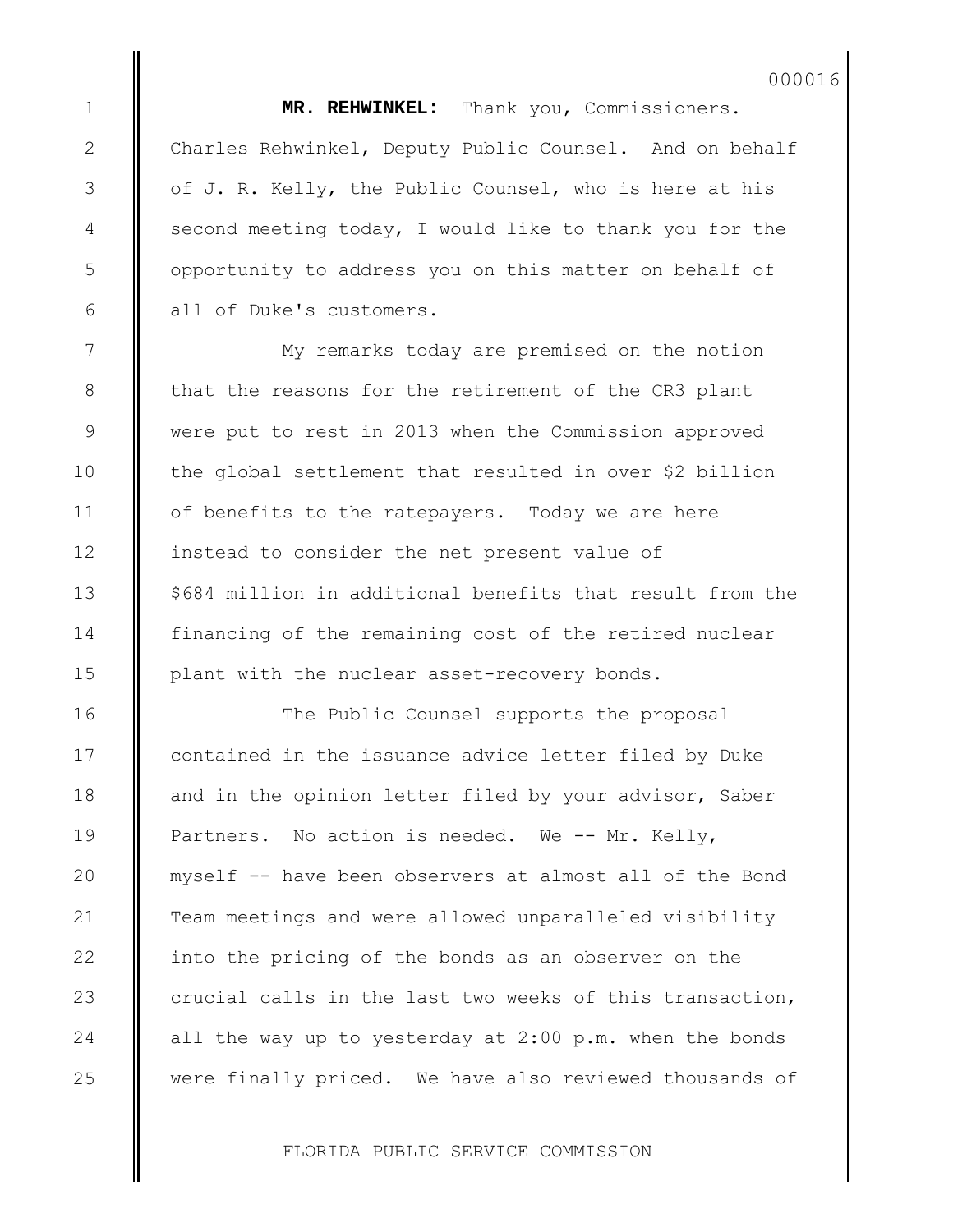pages of material prepared in support of the transaction for the Securities and Exchange Commission and European regulators.

For all of these reasons, we can say to you today that we agree that the transaction appears to have met the statutory standards of achieving the lowest overall costs that were reasonably consistent with market conditions at the time of pricing, are consistent with the applicable terms of the Revised and Restated Settlement and Stipulation Agreement, or RRSSA, and will result in substantially lower costs. As you've heard, an additional 684 million less cost to the customers as compared to the traditional method allowed by the RRSSA, which notably had already a greatly reduced 30 percent reduction in allowed shareholder profits. So what you're approving today is a reduction even off of that. The pricing proposal also results in the greatest possible customer protections as required by the statute and your order.

For these reasons, the Public Counsel urges you to either affirmatively approve the pricing, which you really don't need to do, or to take no action and refrain from issuing a stop order.

Having said that, it's important for us to thank Duke Florida President Alex Glenn for his

FLORIDA PUBLIC SERVICE COMMISSION

24

25

1

2

3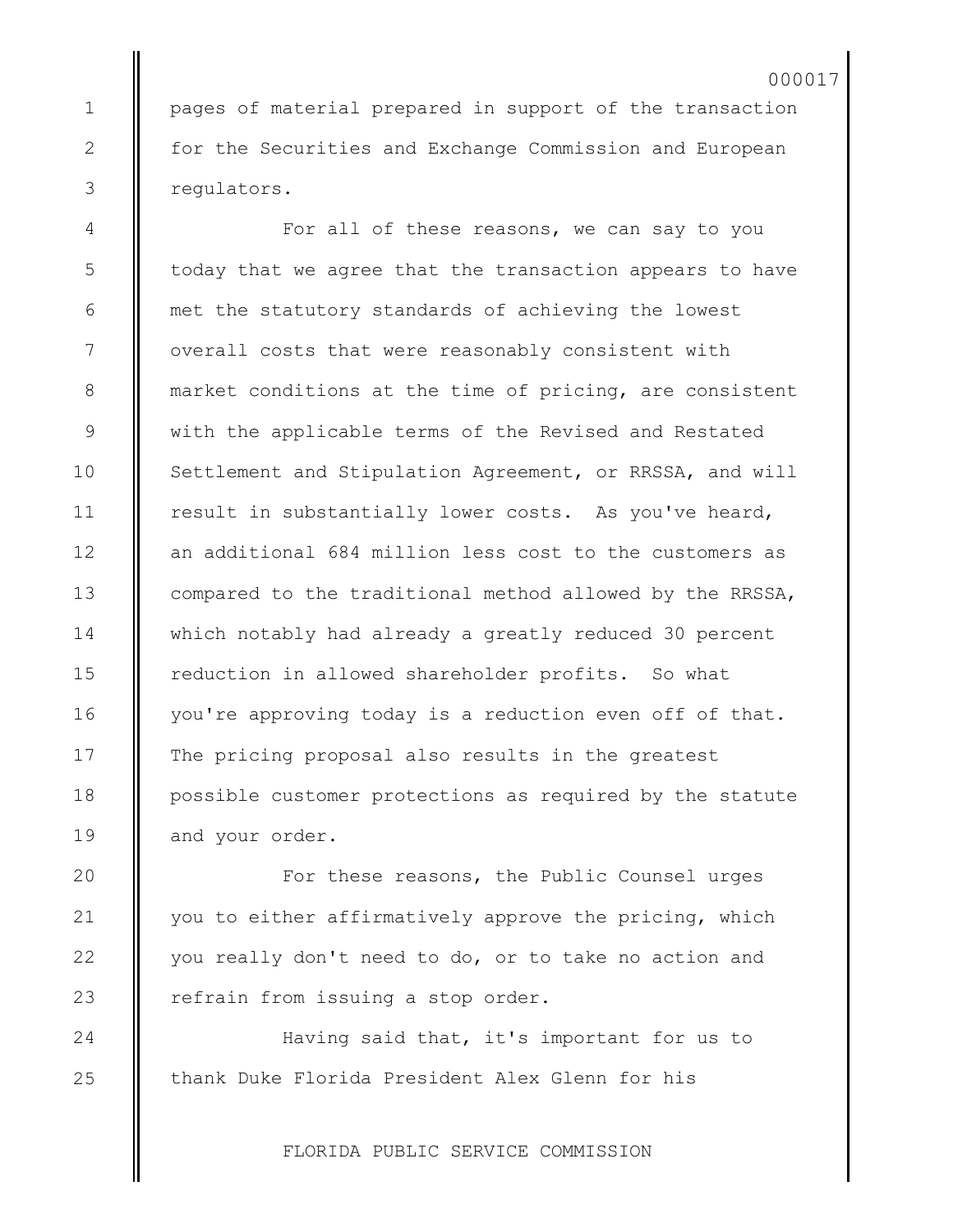leadership in approaching the legislature with the securitization proposal in the first place. Without him taking this leadership, we would not be here talking about saving nearly another \$700 million.

We also want to thank Senator Jack Latvala for championing the effort in the legislature to save these \$700 million for the customers and for the inclusion of the provisions that allowed for the Commission to hire experts in bond finance and bond finance law to advocate for customers alongside with your staff, your expert staff, and we also want to thank the legislature and the Governor for the law.

We owe a special thanks to your staff on the Bond Team led by Andrew Maurey and including Mark Cicchetti and Rosanne Gervasi. They were vigorous and very knowledgeable advocates for the customers' interests and obviously had the full support of the Executive Director and the General Counsel in their advocacy, and we deeply appreciate it.

But the OPC saved its best thanks for the Commission's advisor, Saber Partners and especially Joe Fichera, and the Commission's bond counsel, Dean Criddle, who brought impressive expertise, experience, and discipline to the transaction and, without question, were instrumental in saving many millions of dollars for

FLORIDA PUBLIC SERVICE COMMISSION

1

2

3

4

5

6

7

8

9

10

11

12

13

14

15

16

17

18

19

 $20$ 

21

22

23

24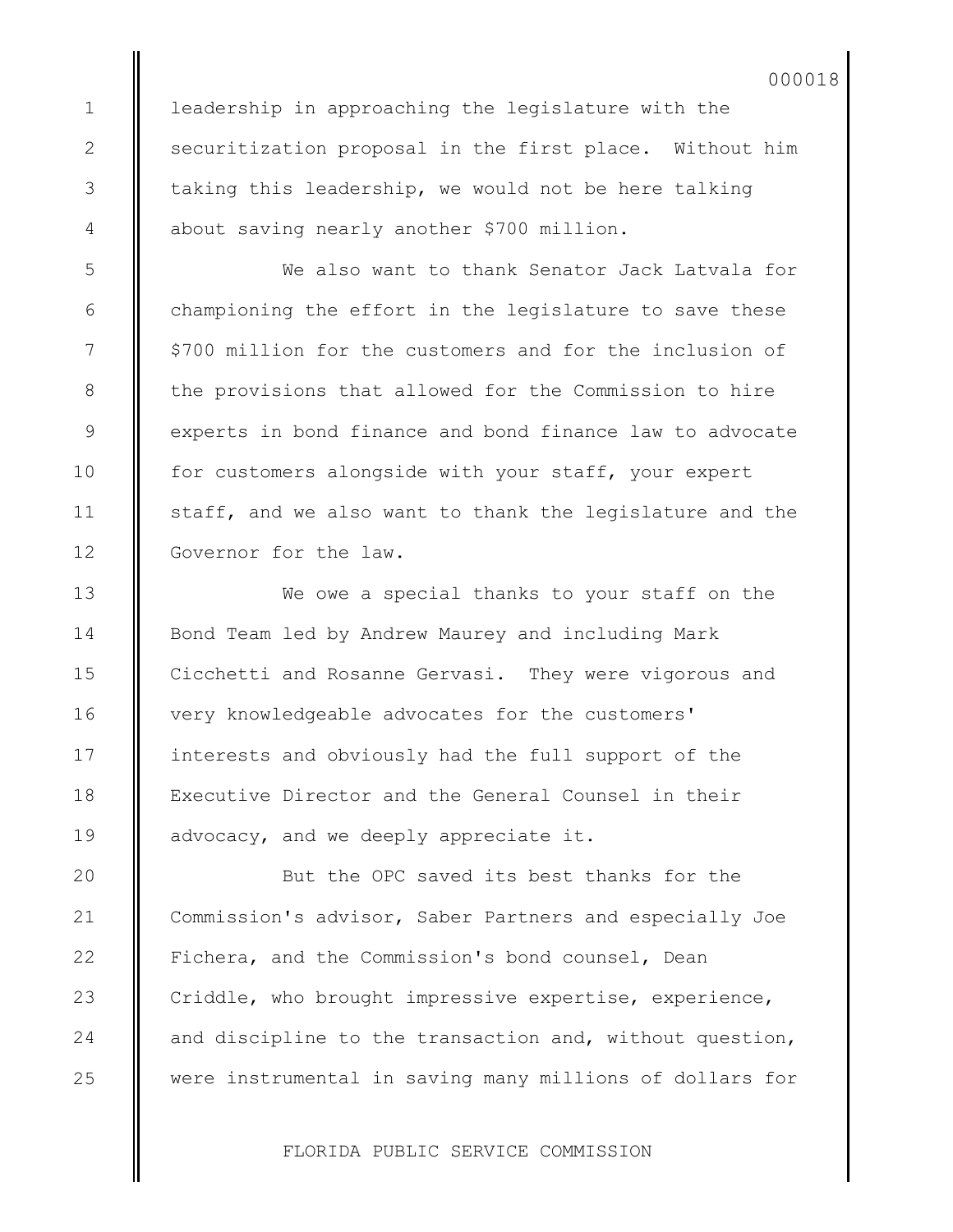the customers in current and future costs through their dogged and expert advocacy to achieve the optimum lowest cost for customers at the outset. At the outset we reviewed -- we viewed their deep involvement to be vital, and having observed firsthand their guidance in the transaction, we are firmly convinced that they brought tremendous value to the customers.

And I want to thank Duke and the team they put together, Dianne Triplett, Javier Portuondo, Steve -- Bryan Buckles (sic) -- I think I said that right.

**MS. TRIPLETT:** Buckler.

**MR. REHWINKEL:** Buckler. I am so sorry. Bryan Buckler, Tom Heath, Jack Sullivan, and Steve De May to structure and price and issue these bonds. Their sincere expert and cooperative efforts greatly facilitated this transaction, not only the final process, but in the Commission's proceeding leading up to the financing order and the amendments to the RRSSA.

And finally, we want to thank you, the Commissioners, for your support for this and your approval of the pricing today.

I would like to also say that I am authorized by Jay Brew, who represents PCS Phosphate, to state that he concurs in these remarks. So thank you for your indulgence.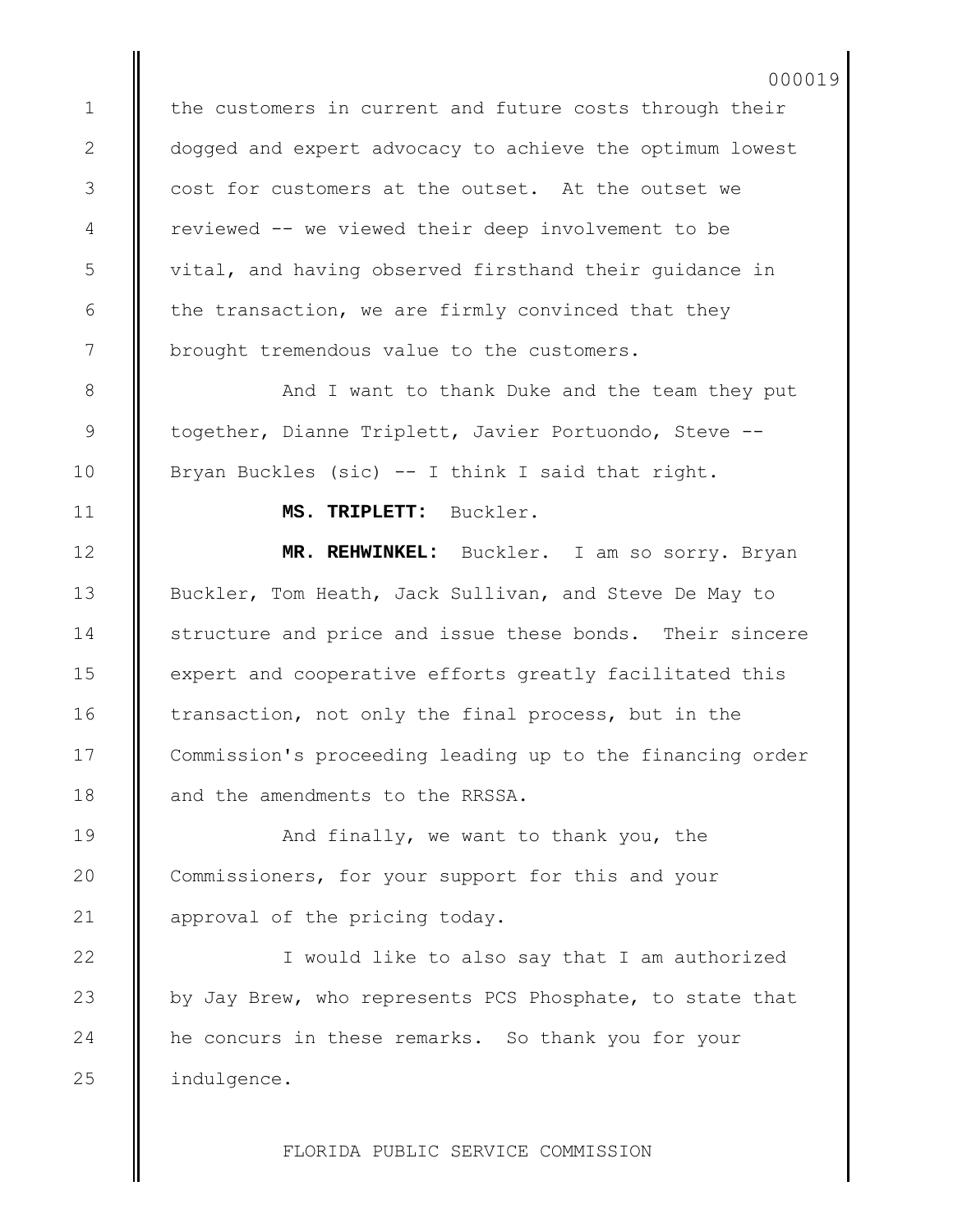**CHAIRMAN BROWN:** Mr. Rehwinkel, thank you. Those were great remarks, and we appreciate hearing -- I appreciate hearing all of those. Thank you.

**MR. REHWINKEL:** Thank you.

**CHAIRMAN BROWN:** Mr. Wright.

**MR. WRIGHT:** Thank you, Madam Chair and Commissioners. I'll be as brief as I can. The real thing here is that there's so many people to thank, it's going to take me a bit. I think less than two minutes, but here we go.

> **CHAIRMAN BROWN:** The Academy Awards here. **MR. WRIGHT:** Pardon?

**CHAIRMAN BROWN:** I'm just saying it's like the Academy Awards here. Go ahead.

(Laughter.)

**MR. WRIGHT:** Rather, rather, and appropriately so, because everybody involved in this process deserves really, really, really big awards and really big thanks.

I'll start by saying that the Florida Retail Federation strongly supports the staff's recommendation that you not issue a stop order. Whether you affirmatively vote to affirm the pricing or just not issue a stop order is fine. It gets to the same exact result.

We support Duke's issue in its advice letter.

FLORIDA PUBLIC SERVICE COMMISSION

25

1

2

3

4

5

6

7

8

9

10

11

12

13

14

15

16

17

18

19

20

21

22

23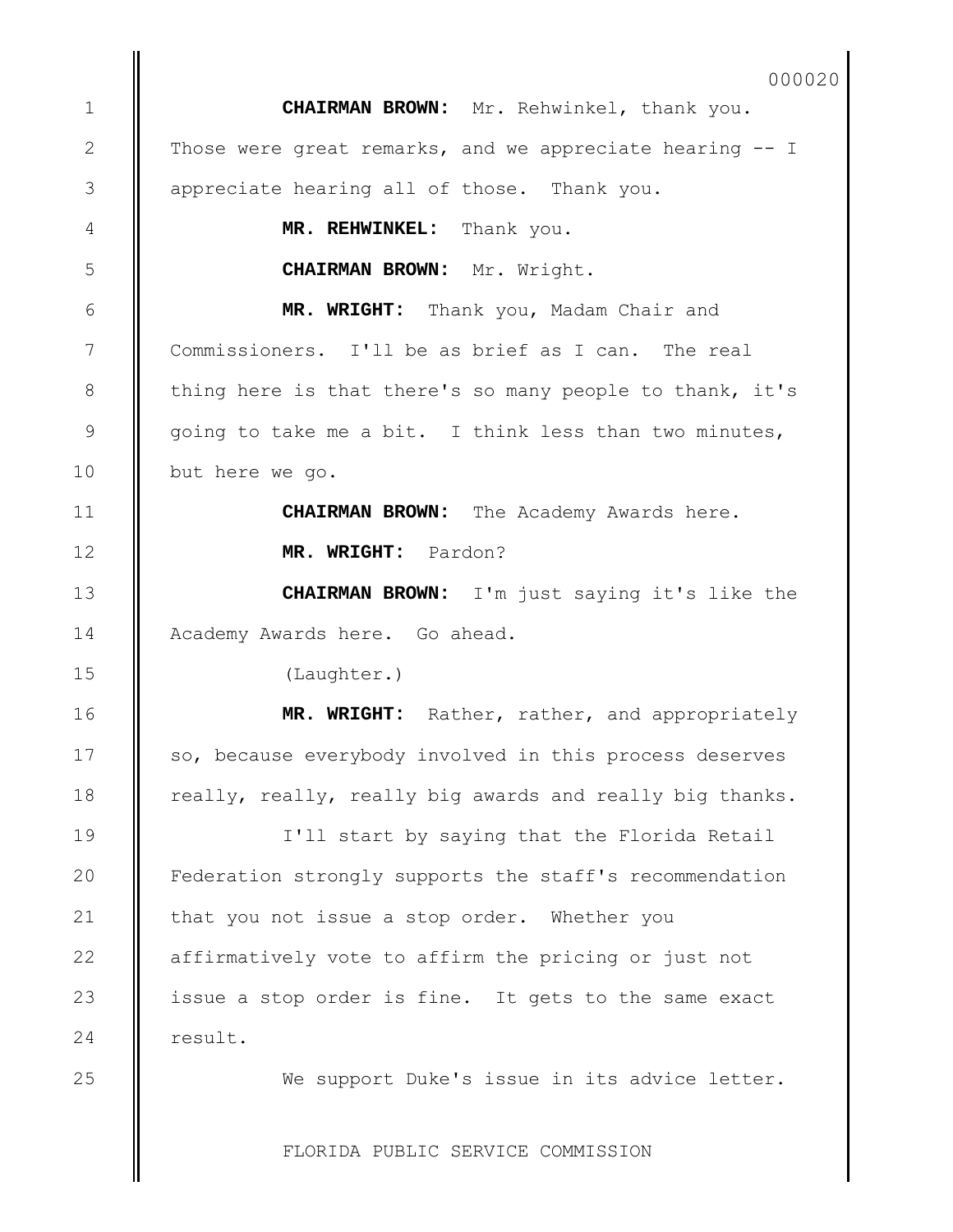We support Saber's opinion letter. We are profoundly grateful for the \$684 million of additional savings over and above what you already approved in the 2013 global settlement.

And now here's where the thanks really start. I thank the legislature, Senator Latvala. Thank the Governor for signing this into law. Thank you all for your support; thank you for issuing the financing order and for hiring the right people to make this happen. Thank Duke, especially Alex Glenn, Diane Triplett, Javier Portuondo, and everybody else, the long list that Charles read off, for their hard work. Big, big, big thanks, Oscars to your staff, especially Andrew, Rosanne, and Mark, for their extraordinary hard work and support for everything throughout this process. Thanks to Saber Partners. Thanks to Mr. Criddle and Orrick Herrington for their hard work to bring this in. And thanks again to y'all for approving it.

Again, we would join Duke and the Office of Public Counsel and PCS Phosphate and others in urging you to approve the pricing or refrain from issuing an advice letter.

I'm profoundly impressed, the federation is profoundly impressed with and by all the work that went into this and even more so by the result. This is just

FLORIDA PUBLIC SERVICE COMMISSION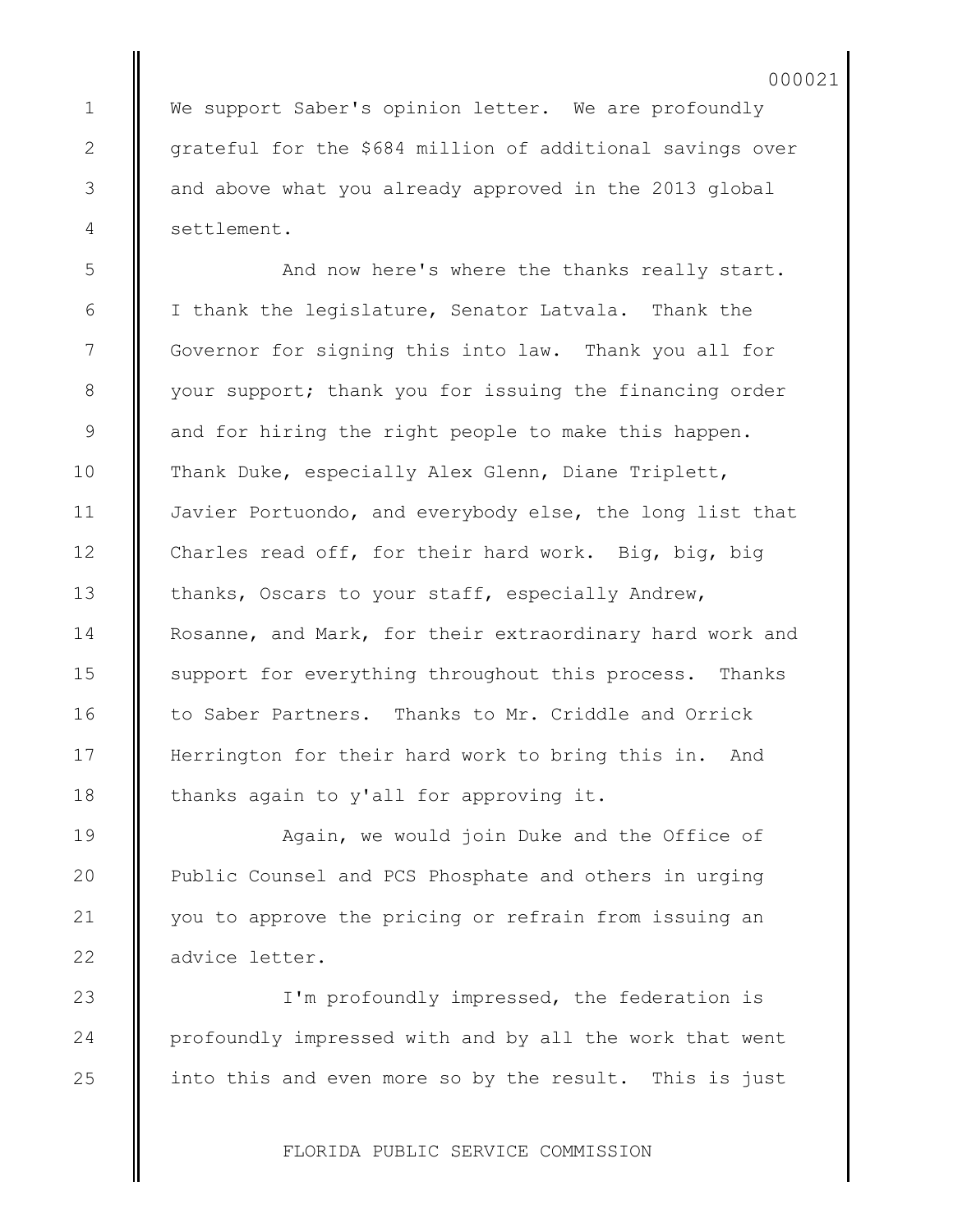really, really great. I'm going to close with three words: Wow and thank you.

1

2

3

4

5

6

7

8

9

10

11

12

13

14

**CHAIRMAN BROWN:** That's great. I appreciate those words.

All right. Mr. Maurey, do you want to readdress the Commission?

**MR. MAUREY:** Only if you have some questions.

**CHAIRMAN BROWN:** No. It obviously goes without saying, a huge thank you. All of you have worked above and beyond, many, many hours of overtime, driving down here for this emergency meeting and all that.

And I'm going to open it up to the Commissioners to provide some comments, questions. You may begin, Commissioner Edgar.

**COMMISSIONER EDGAR:** Thank you, Madam Chairman. As always, some of the comments that I wanted to make have already been made, but I also would like to acknowledge the foresight of those who worked on the legislation in providing the resources and the direction for the Commission to be able to hire outside bond counsel and outside financial advisor. I do believe that was a very important part of the process and an important part of the success of the result, working closely, of course, with our staff and all of the involved parties. 15 16 17 18 19 20 21 22 23 24 25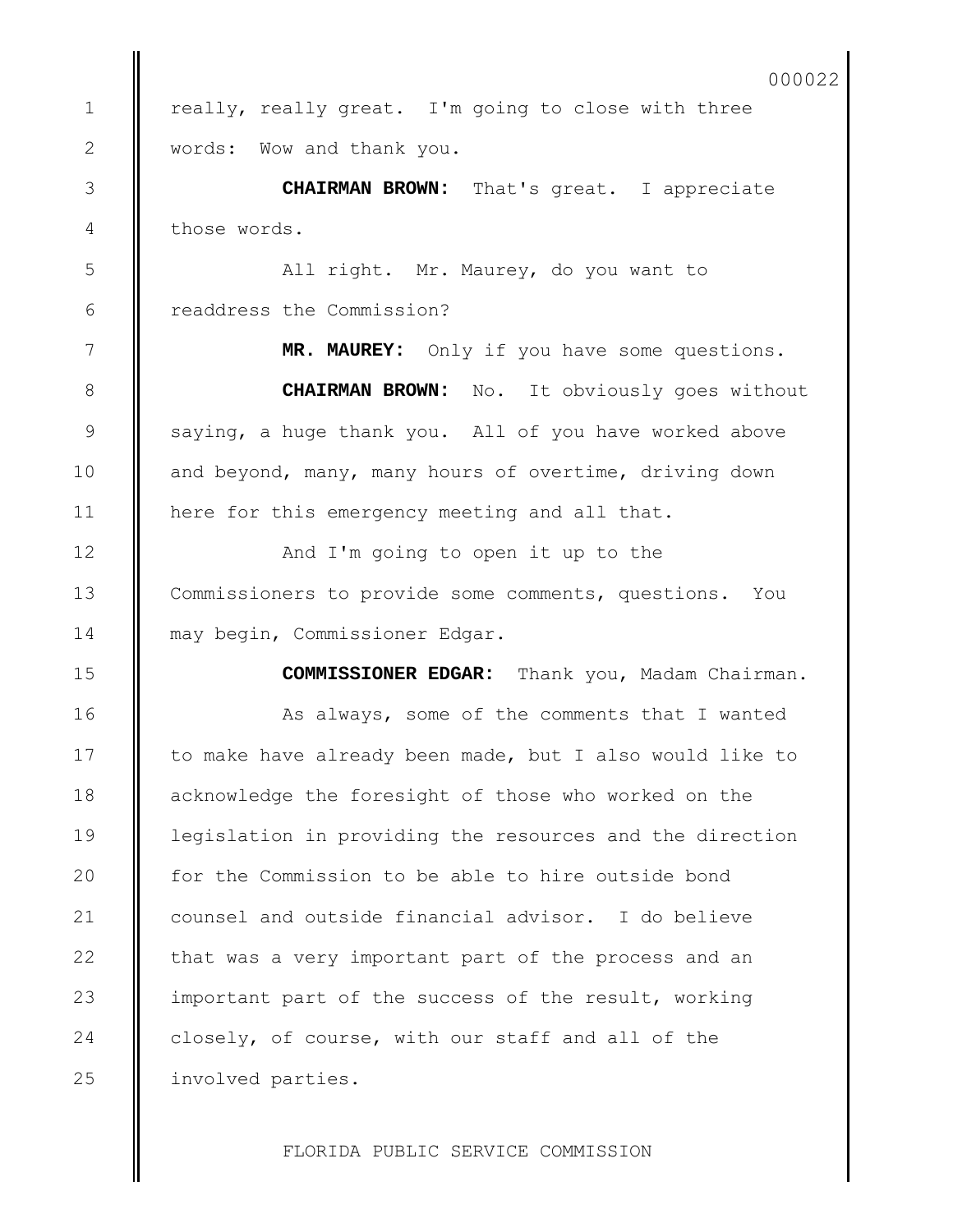You know, this is truly a good news story, and I hope that that goods news gets out that although it is a complex financial transaction, it is an innovative financing mechanism to address a very unique situation. And I do believe that the result that we have before us is consistent with the statutory objectives, that the lowest charges consistent with the prevailing market conditions have been achieved, and that we were also able to achieve the greatest possible consumer protections. Lots of moving pieces, lots of moving parts obviously requiring SEC review, the investor education effort, but ultimately I do believe that we have achieved the lower overall cost to mitigate, minimize costs to the ratepayers and attract capital. It is my understanding that a vote or a specific formal action is not required for this to move forward, but I certainly would like to endorse the process and the result. 000023

1

2

3

4

5

6

7

8

9

10

11

12

13

14

15

16

17

18

19

20

21

22

23

24

25

**CHAIRMAN BROWN:** Excellent. Thank you, Commissioner Edgar.

I'm going to go to Commissioner Graham and then Commissioner Brisé.

**COMMISSIONER GRAHAM:** Well, first of all, I want to thank all the parties. My role in all this was just more impasse resolution than anything else. And I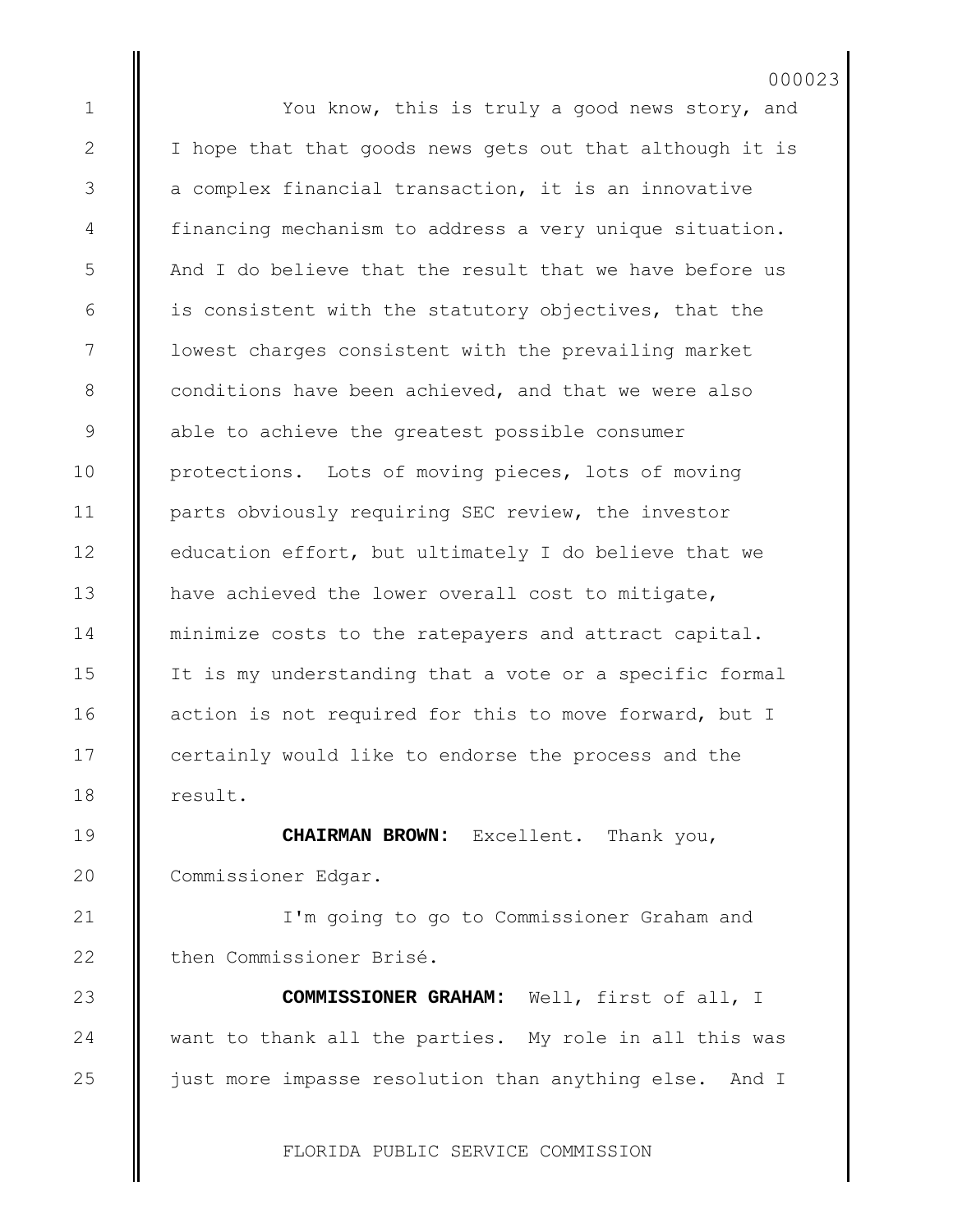have to say the first couple of -- first couple of meetings that I listened in to, I thought to myself that I was going to be very busy. And come to find out, as things went on, it started to ease itself up.

I'm going to steal a line from Charles Rehwinkel. He said earlier, he says, "It's like sausage because it's usually real good when you're eating it, but you don't want to see it getting made." And I think that's what this process was. A great outcome at the end of it all, but it wasn't -- sometimes it was very strained. You know, you're listening on the phone to the teleconference, so you can hear the stress in the voices, you can see some of the patience that went into all of that, but -- and all the work that went into it all. I mean, basically all I was doing was a fly on the wall listening to what was going on and it was stressing me, so I can imagine the people that were actually in the trenches that were throwing things back and forth. And I do appreciate the patience. I do appreciate nobody letting the process stop or halt, that everybody knew what the desired outcome was going to be and everybody stayed diligent and made it all happen. It didn't come easy by any means, but it did get all the way through.

25

24

1

2

3

4

5

6

7

8

9

10

11

12

13

14

15

16

17

18

19

20

21

22

23

I guess one of the questions I have to staff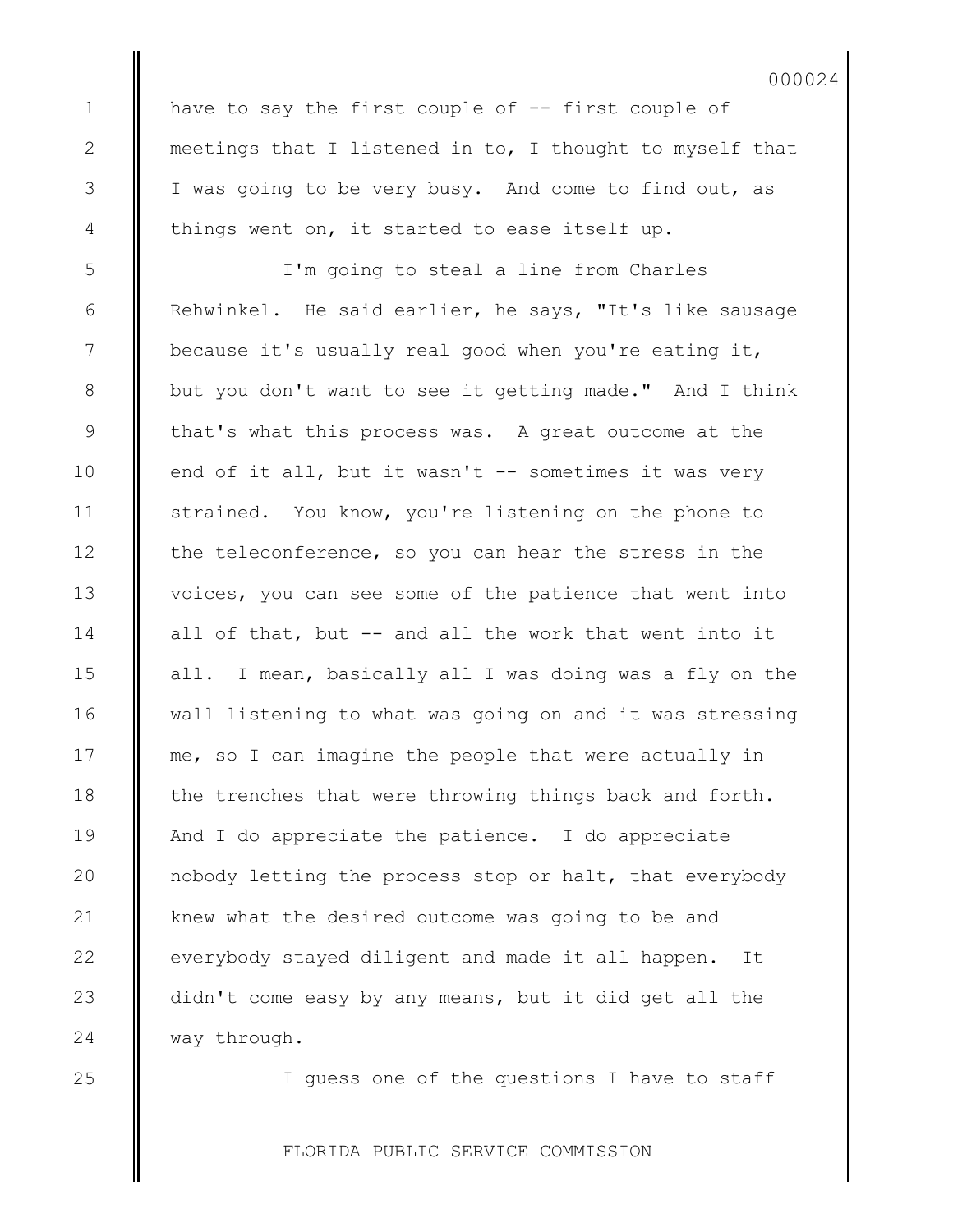is I want to make sure that this result, this end result that we have is -- actually addresses what that law was that passed, that we're sure that it checks all the boxes of what we're supposed to accomplish and everybody is good with that.

1

2

3

4

5

6

7

8

9

10

11

12

13

14

15

16

17

18

19

20

21

22

23

24

25

**MR. MAUREY:** Yes, sir, it does.

**COMMISSIONER GRAHAM:** Okay. I just wanted to make sure. I didn't want for anybody else to come to us later on and say, well, the law said this and you did that or the law was quiet to this or what we really wanted was that. But just as long as we're sure that we did everything we're supposed to have done, then I think this is absolutely fantastic, and I thank you all for the efforts that you put forth.

**CHAIRMAN BROWN:** Thank you, Commissioner Graham.

Commissioner Brisé.

**COMMISSIONER BRISÉ:** Thank you, Madam Chair. I just want to chime in and thank all the parties for working together to come to this point. I think that we have met the statutory requirements, recognizing this is a good example of the legislature and the Commission and all the parties working together, looking at a situation, and trying to figure out what is the best outcome for the citizens here in the state of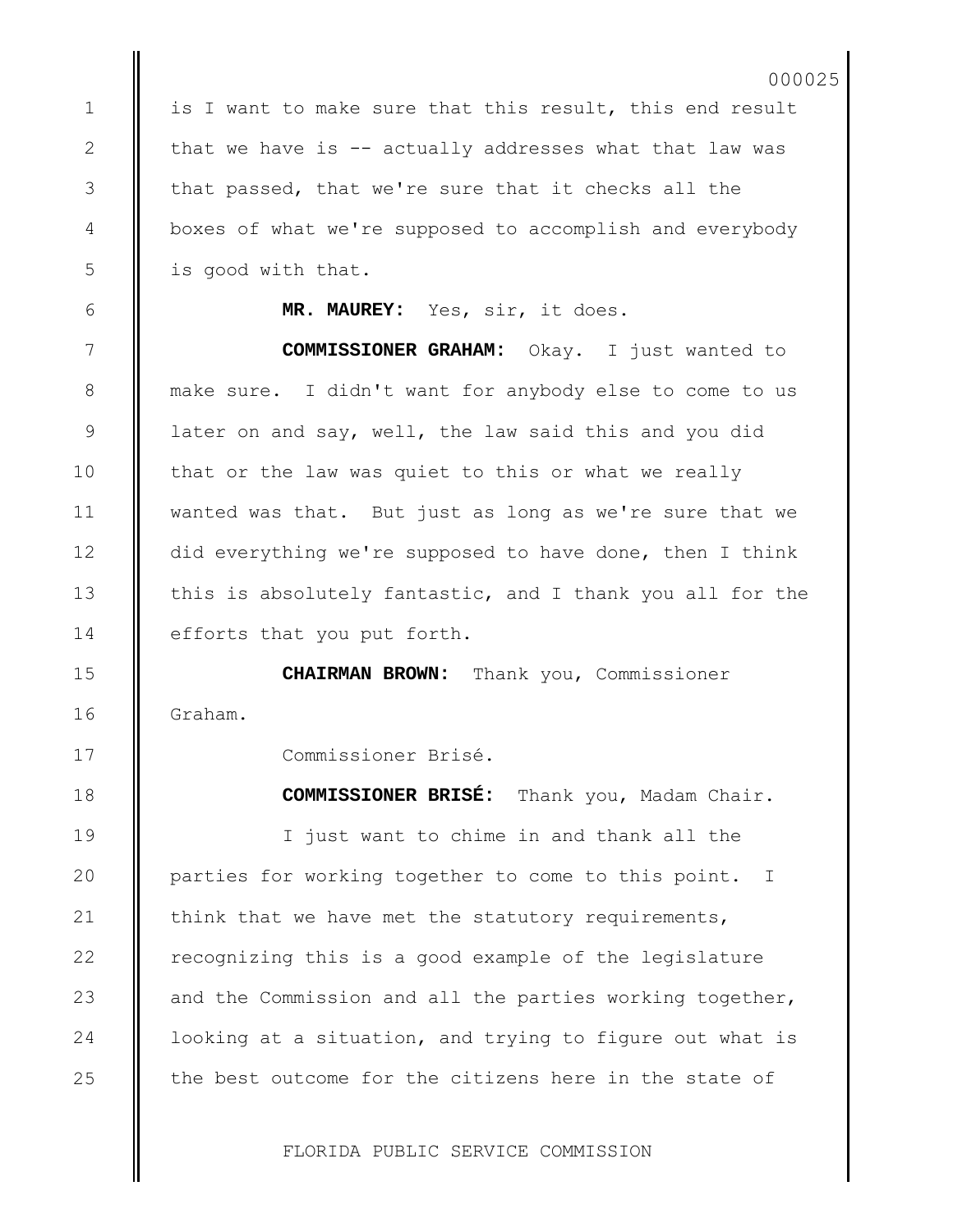Florida, and I think this is a shining example of that happening.

1

2

3

4

5

6

7

8

9

10

11

12

13

14

15

16

17

18

19

20

21

22

23

24

25

But one thing that is near and dear to my heart personally is that in addition to meeting the statutory requirement, we also addressed the issue of opening the pot so that we can have a diverse group of financial institutions as participants, and I think that that's an important factor. And I think we've done all of that, and that continues the public interest component of this as well. So I want to commend all of you and commend our staff because I know that when we were working on the finance order, that was a lot of work. And to continue all of that work, we are greatly appreciative of our staff, of your expertise, and of your willingness to put all that extra time in to get us to this point. So thank you.

> **CHAIRMAN BROWN:** Thank you, Commissioner Brisé. Commissioner Patronis.

**COMMISSIONER PATRONIS:** Thank you, Madam Chairman.

Just mainly thank you to staff. Couldn't have this been -- this couldn't have been possible without the efforts and works and fruit of your labor. And really this is absolutely my best day as a Commissioner today. I didn't have to do a thing. Thank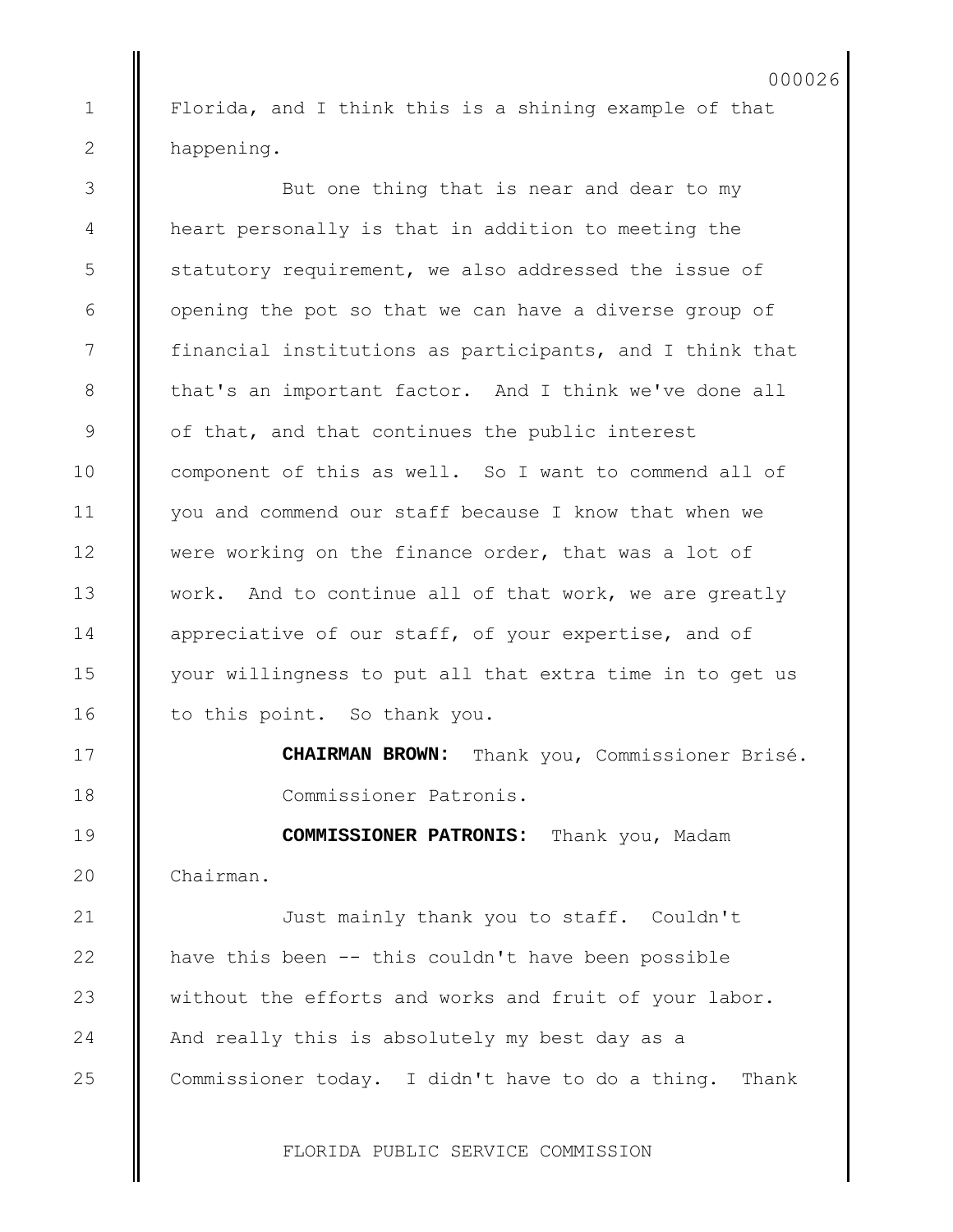|                | 0000                                                     |
|----------------|----------------------------------------------------------|
| $\mathbf 1$    | you.                                                     |
| $\overline{c}$ | (Laughter.)                                              |
| $\mathfrak{Z}$ | <b>CHAIRMAN BROWN:</b> And we get positive results,      |
| $\overline{4}$ | positive results. So seeing that we do not need to have  |
| $\mathsf S$    | a motion and we don't need any further discussion, if no |
| $\epsilon$     | one has any further discussion, a big thank you again in |
| $\sqrt{ }$     | closing, and this meeting is adjourned.                  |
| $\,8\,$        | (Meeting adjourned at 1:03 p.m.)                         |
| $\mathcal{G}$  |                                                          |
| $10$           |                                                          |
| $11$           |                                                          |
| 12             |                                                          |
| 13             |                                                          |
| 14             |                                                          |
| 15             |                                                          |
| 16             |                                                          |
| 17             |                                                          |
| 18             |                                                          |
| 19             |                                                          |
| 20             |                                                          |
| 21             |                                                          |
| 22             |                                                          |
| 23             |                                                          |
| 24             |                                                          |
| 25             |                                                          |
|                |                                                          |
|                | FLORIDA PUBLIC SERVICE COMMISSION                        |